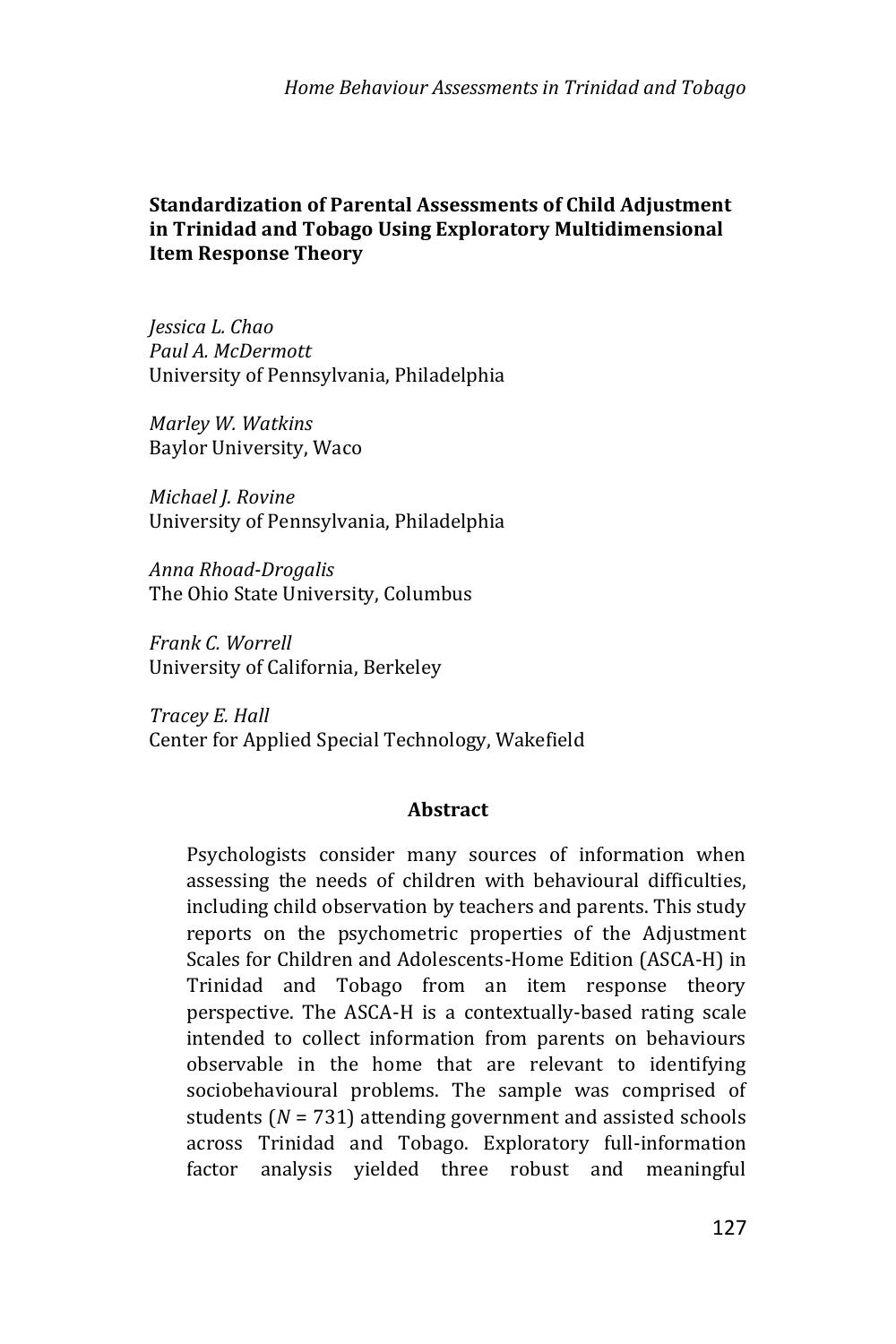dimensions: Aggressive, Reticent/Withdrawn, and Irascible/Attention-Seeking. Bayesian scores were used in HLM models to investigate variance explained in measures of academic achievement, learning behaviours, and teacher ratings of behavioural maladjustment. Age, gender, and ethnic differences were also explored. The current article demonstrates the application of multidimensional IRT factor analysis for revealing psychological dimensions of child adjustment and scaling and scoring those dimensions for research and practice in Trinidad and Tobago.

Key words: *Item Response Theory, Trinidad and Tobago, Sociobehavioural* 

> Received December 14, 2017 Accepted November 3, 2018

This research was supported in part by the Trinidad and Tobago Ministry of Education, the Organization for American States (Fund # TT/AE/ 138101941). Correspondence concerning this article should be addressed to Jessica L. Chao, Graduate School of Education, Human Development and Quantitative Methods Division, University of Pennsylvania, 3700 Walnut Street, Philadelphia, PA 19104-6216; email: jec@gse.upenn.edu.

## **Standardization of Parental Assessments of Child Adjustment in Trinidad and Tobago Using Exploratory Multidimensional Item Response Theory**

Behaviour and social skills have long been linked to school success and psychosocial and health outcomes (DiPerna & Elliott, 2002; Malecki & Elliott, 2002; Wentzel, 2009). Identifying and assessing the needs of children with behavioural difficulties is thus a primary concern. With early identification, practitioners can implement interventions and help children avoid later adverse outcomes. Behavioural assessment tools include interviews, rating scales, and child observation. Among these techniques, measures often differ in regard to key elements, including the informant (self, parent, or teacher), intended population for use, and scale composition and format. Standardized behavioural rating scales offer several advantages: they are an objective assessment,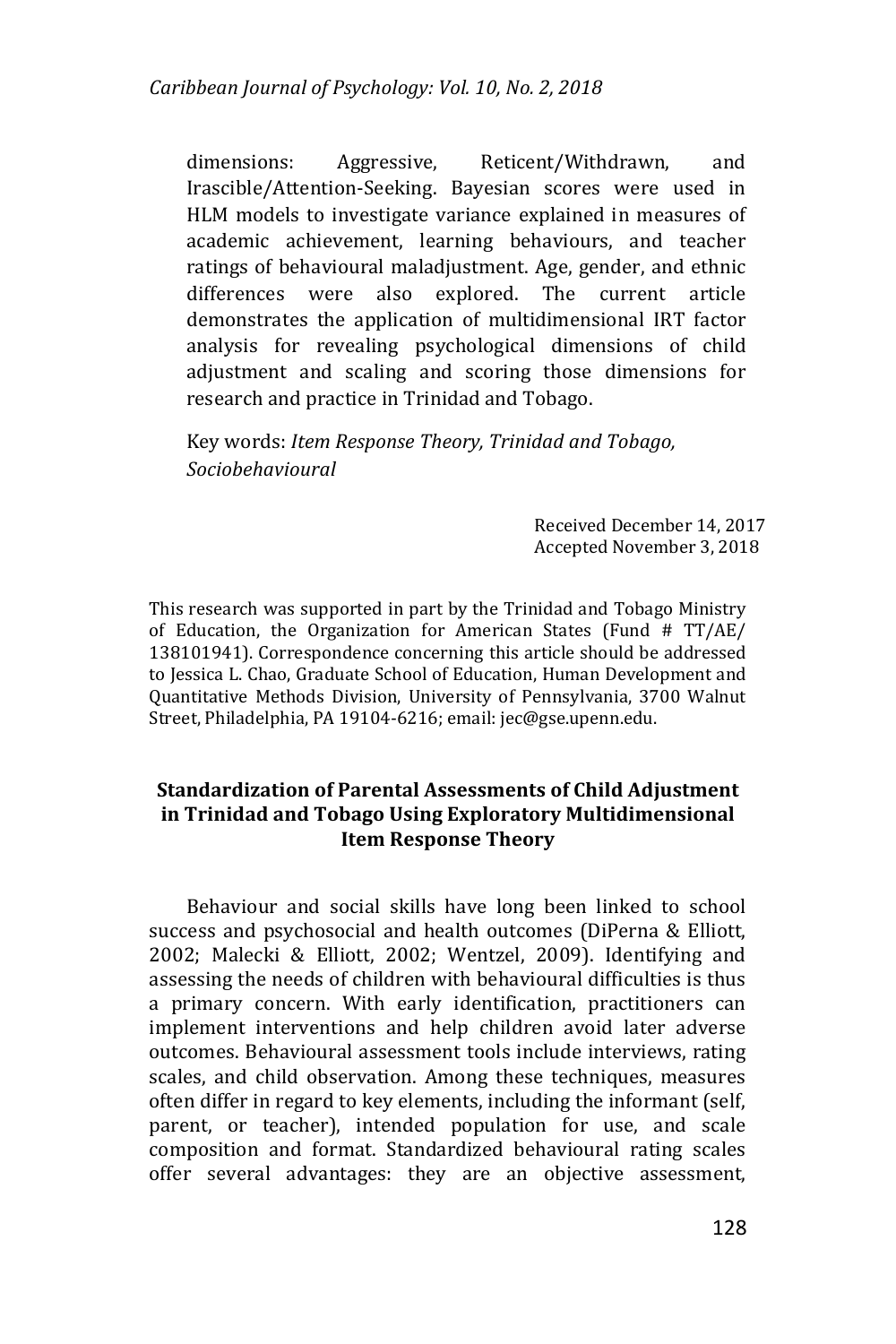relatively unobtrusive, practical to utilize across different raters and settings, and provide normative information even on lowfrequency but emblematic behaviours (Merrell, 2003). The current article is intended to demonstrate an appropriate methodological strategy for the development of a standardized behavioural rating scale informed by parents, for use in Trinidad and Tobago, comprised of multiple dimensions (where the scale may measure several potentially related traits simultaneously).

### *Source of the Informant: Parents*

Although parent ratings are often considered less reliable than teacher ratings (Dupaul et al., 1998), parents can provide valuable additional information considering their unique knowledge of their child in social, community, and learning contexts outside of the classroom (Friedman, Leone, & Friedman, 1999). This is important considering the contextually-selective nature of many social and behavioural problems (Achenbach, McConaughy, & Howell, 1987; Costenbader & Keller, 1990). Teachers are more likely to offer a normative perspective (Konold, Brewster, & Pianta, 2004) but parents provide judgments more specific to the child. As teachers and parents perceive a child's behaviour within different environments, it is important to gain both perspectives for a comprehensive understanding of the child's socioemotional and behavioural functioning.

Commonly used behavioural rating scales for parents include the Revised Conners Parent Rating Scale (CPRS-R; Conners, Sitarenios, Parker, & Epstein, 1998) and the Child Behaviour Checklist for Ages 6-18 (CBCL/6-18; Achenbach & Rescorla, 2001). Both present a list of behaviours for which parents rate their child based on frequency and intensity of manifestation of those behaviours. Although scores on these instruments have demonstrated adequate reliability and validity (Conners et al.,, 1998; Sattler, 1992), they do not inform about the circumstances within which the problematic behaviours occur, nor whether the behaviours emerge across multiple situations.

The Adjustment Scales for Children and Adolescents-Home Edition (ASCA-H), the focus of this article, is a contextually-based behavioural rating scale designed to collect information from parents. It was inspired by the Adjustment Scales for Children and Adolescents (ASCA; McDermott et al., 2015) teacher rating scale, with items included from the original scale if they were relevant to home situations, and new items added for areas where parents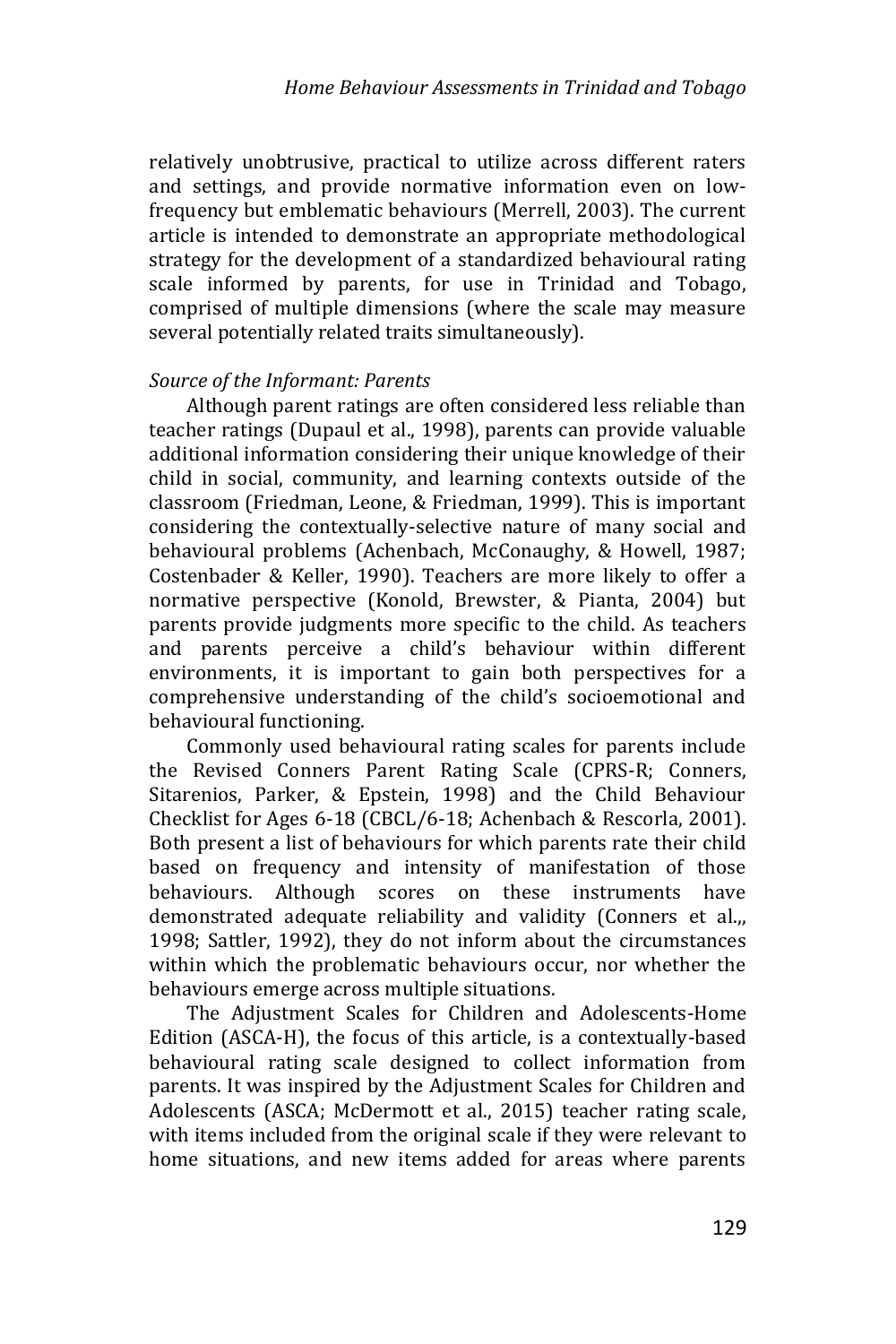would be particularly knowledgeable. It was developed to complement teachers' classroom observations but is constructed especially to assess children in 28 different *home* situations (relationships with parents, other adults and children; coping with responsibilities; daily living; spare-time activities; schoolwork; discipline). Clinical jargon is avoided. Both the ASCA and ASCA-H were administered in Trinidad and Tobago as part of an initiative to identify children at risk for academic and behaviour problems.

### *Intended Population: Cultural Context and Use of Behaviour Rating Scales*

While the ASCA teacher rating scale was originally developed, standardized, and validated in the U.S. (and later standardized for use in Trinidad and Tobago: see McDermott et al., 2015), the ASCA-H parent rating scale was designed by a group of Trinidadian and American researchers specifically for Trinidad and Tobago. Good practice in scale development compels assessment of the psychometric properties of the scale unique to any population for which use is intended, using a valid representative sample. Recognizing the impact of cultural context is perhaps especially important in the development and assessment of behavioural rating scales, where differences in cultural expectations, local aspects of behavioural styles, and distinct philosophies toward child rearing may cause variation (United Nations Children's Fund, 2013).

Prevalence estimates of diagnosed psychopathology vary widely across societies, attributable at least in part to variations in methodologic elements such as use of dimensional scales outside their societies of origin (Achenbach, Rescorla, & Ivanova, 2012). Differences in cultural expectations and variant levels of concern over certain patterns of behaviour can easily confound measurements functioning across multiple societies when using the same metric. Due to variations in linguistic nuances and conceptual interpretations of constructs, identical items may offer different amounts of psychometric information depending on the target population.

Additionally, although Trinidad and Tobago is considered one of the most developed nations in the Caribbean, the International Monetary Fund still classifies it as a developing economy. Few parent rating scales have been nationally adapted and validated for use in developing nations (Mpofu, Oakland, Ntinda, Seeco, & Maree, 2014). Much of the epidemiological research on childhood mental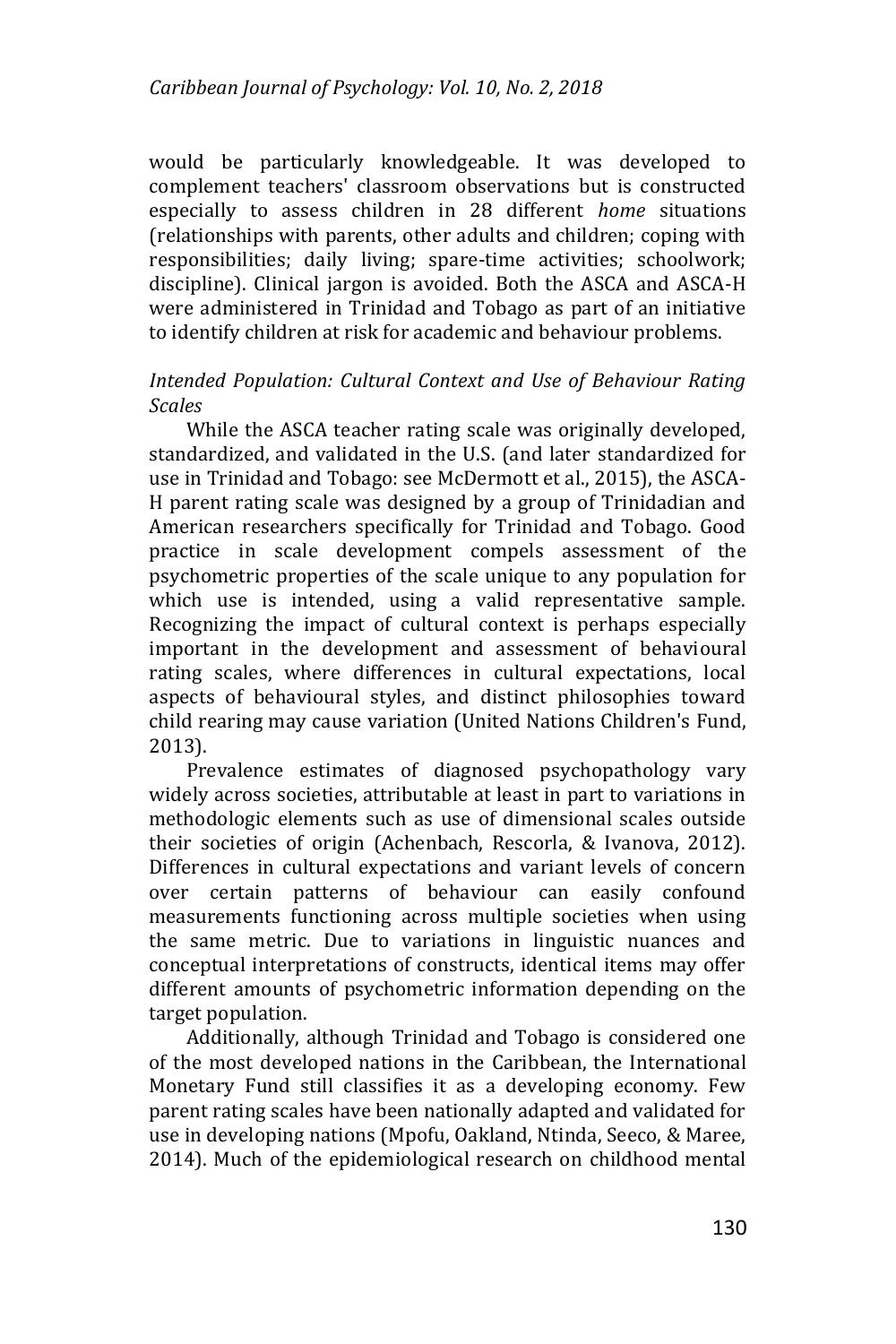health has focused on industrialized countries, but low and middle income countries face different challenges that may impact their conceptualization of child psychopathology and the way it manifests (Atilola, 2015). Trinidad and Tobago faces difficult economic circumstances and high crime rates (Worrell, 2006a), and has distinctive parental disciplinary practices influenced by a blend of British, East Indian, French, and African traditions (Waithe & Worrell, 2003; Worrell 2006b). Families of Caribbean backgrounds emphasize respect for elders, demonstrating intolerance for rude and aggressive behaviour in their children (Ho, Bluestein, & Jenkins, 2008). Moreover, research in Jamaica, another former British colony and therefore perhaps comparable to Trinidad, suggests that some Jamaican parents may consider problems of fearfulness and fighting less unusual and more redeemable than American parents, so that Jamaican informants tend to comparably underreport their children's activities in those areas (Lambert, Weisz, & Knight, 1989; Lambert et al.,1992). Additionally, there is some evidence that there are different syndrome base rates in Jamaica versus the U.S., with Jamaican parents reporting a higher base rate for internalizing problems (Lambert, Lyubansky, & Achenbach, 1998).

## *Scale Format and Composition: Multidimensionality*

When referring to scale format and composition, most often the discussion centers on item format (open-ended, dichotomous, etc.), length, modality (e.g., online, paper and pencil), and content. In scale development and assessment, it is important to establish the structural properties of the scale, called *dimensionality*. Unidimensional scales measure one trait, with the observed set of variables purporting to represent one latent phenomenon (e.g., oppositionality). However, many behavioural rating scales are designed to measure phenomena with multiple dimensions (oppositionality, withdrawal, moodiness, etc.). This violates the assumption of unidimensionality required by traditional factor analysis, the method most commonly used to establish scale dimensionality. Additionally, whereas factor analysis is ideally intended for use on continuous data following the normal distribution, problem behaviour items tend to have non-normal distributions and relatively few response categories, leading to potentially biased findings. Factor analysis uses the covariance matrix of item responses and reduces them to linear combinations of items representing latent variables (factors), often broad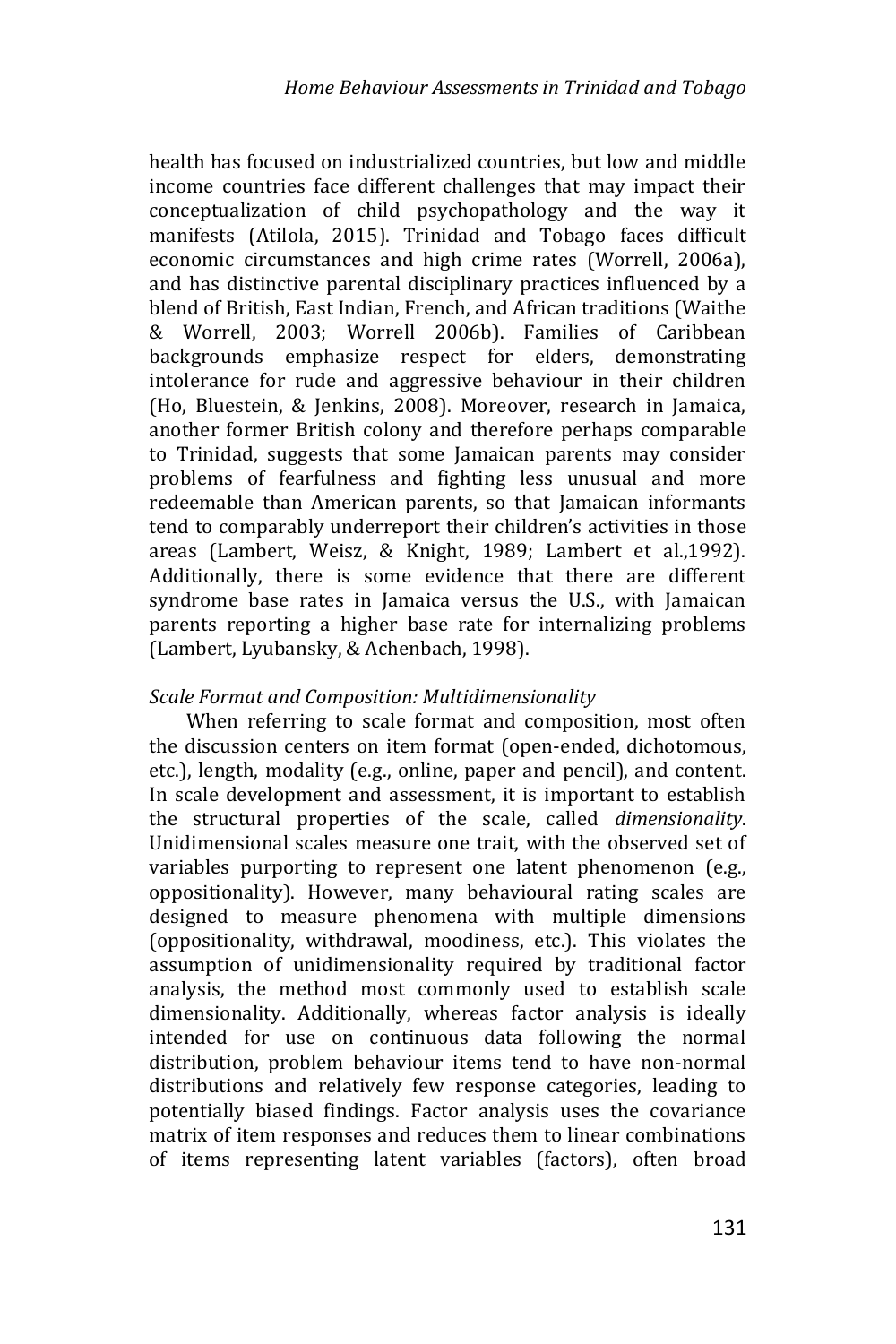concepts that reflect an observed trait (e.g., reticence). Item response theory (IRT), a newer paradigm, jointly scales items and persons so that trait level is estimated using both an individual's item responses and the item characteristics (as estimated using the responses of all persons) to estimate trait level. This results in population-invariant item calibration, item-invariant meaning for traits and item-referenced meaning for trait-levels, and standard errors of measurement that reflect item appropriateness at trait levels (Embretson & McCollam, 2000).

Full information item factor analysis (FIFA) stands at the intersection between factor analysis and IRT methods, with an emphasis on using item parameters to define factors (as in traditional factor analysis) rather than as characterizations of the interaction between persons and items (as in item response theory). The FIFA approach has the advantage of estimating parameters from the full information contained in item-response patterns, drawing on both the relationships between items represented by the correlation matrix and each respondent's actual pattern of responses. As the approach is not solely dependent upon the correlation matrix, this method also avoids false factors (called difficulty factors; Bernstein & Teng, 1989) that emerge when items reflect behaviour that is observed as either presence or absence, and are thus dichotomous in nature. Exploratory IRT models with multiple dimensions are thus considered appropriate for examining the structure of binary or non-continuous data (Embretson & McCollam, 2000). Additionally, these parameters can be used to scale children on each latent trait, weighing both behaviour prevalence and assessment precision (discrimination power), and using more accurate Bayesian scoring rather than the traditional factor scores (weighted sums, regression, etc.).

## *The Current Study*

The current article focuses on Trinidad and Tobago, where discipline is a notable form of parent-child interaction, and obedience and respect of adults is highly valued (Barrow, 2008; Evans & Davies, 1997). The purpose of the research was to evaluate the psychometric properties of ASCA-H scores from an IRT perspective, demonstrating the application of exploratory multidimensional IRT factoring, calibration, Bayesian scoring, and HLM validity analyses for contextually-based home child observations. It builds on a preliminary study conducted by Pearson (2007) by taking advantage of modern methodological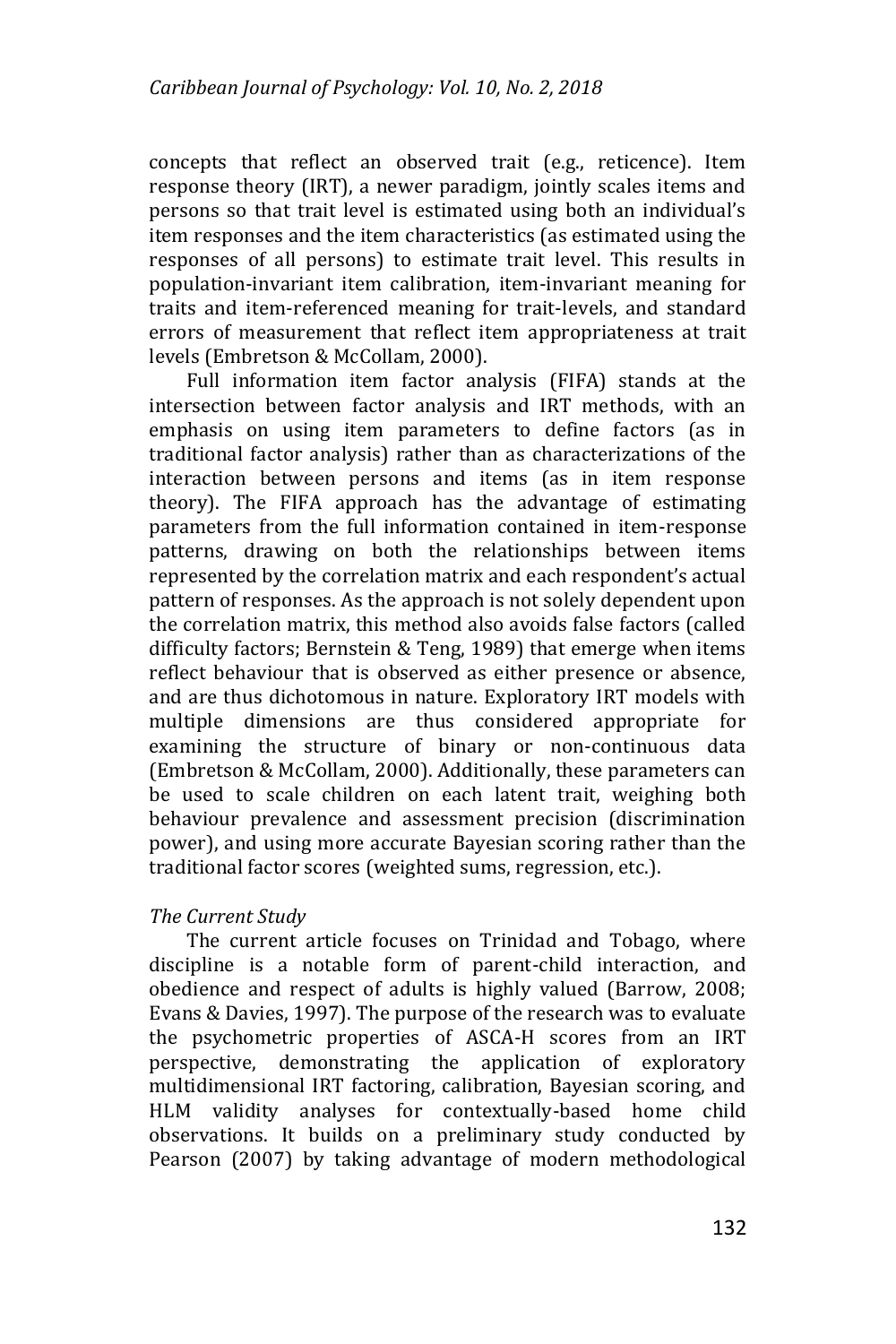practices to more fully account for the multidimensional nature of the data, as well as IRT scoring methods to enhance reliability and generalizability, and multilevel modeling with other scales to provide estimates of construct validity.

This is inherently an exploratory study, so affirmative research hypotheses would not be appropriate. Instead, two overall research questions are addressed. First, what are the psychometric properties of ASCA-H for elementary school children in Trinidad and Tobago? Previous research in Trinidad and Tobago with teacher rating scales (McDermott et al., 2015), as well as with other international samples, have generally revealed a very robust internalizing/ externalizing paradigm in child behaviour scales (Canivez & Beran, 2009; Canivez & Bohan, 2006; Canivez & Sprouls, 2010), so we would expect to see two or more dimensions (factors) reflecting that pattern. The internalizing dimension is generally characterized by shy or timid behaviour, while the externalizing dimension consists of acting out and uninhibited behaviours. Second, do the resulting scores demonstrate adequate construct validity and are there differences related to age, ethnicity, or gender? Prior research on the teacher-rating ASCA with Trinidadian students found that students of East Indian descent and males had higher scores on aggressive syndromes and younger students displayed more avoidant and oppositional defiant problems (Grim, 2002), so we might expect to see a similar trend.

### **Method**

## *Participants*

The sample included students aged 4 to 15 years (*M =* 8.0, *SD* = 2.0) enrolled in grades Infant 1 (approximately age 5) to Standard 5 at 74 government and assisted elementary schools in Trinidad and Tobago. Data on various measures of behavioural adjustment and academic achievement were collected on a stratified random sample of students through the efforts of Trinidad and Tobago's Ministry of Education and a contracted team of Trinidadian and American researchers based at Pennsylvania State University (Watkins, Hall, & Worrell, 2014). Students were stratified by school region, grade, and gender.

ASCA-H was completed for 731 students. Parents completed 81.2% of ASCA-H forms, with other respondents including guardians, grandparents, elder siblings, or other relatives, with 8%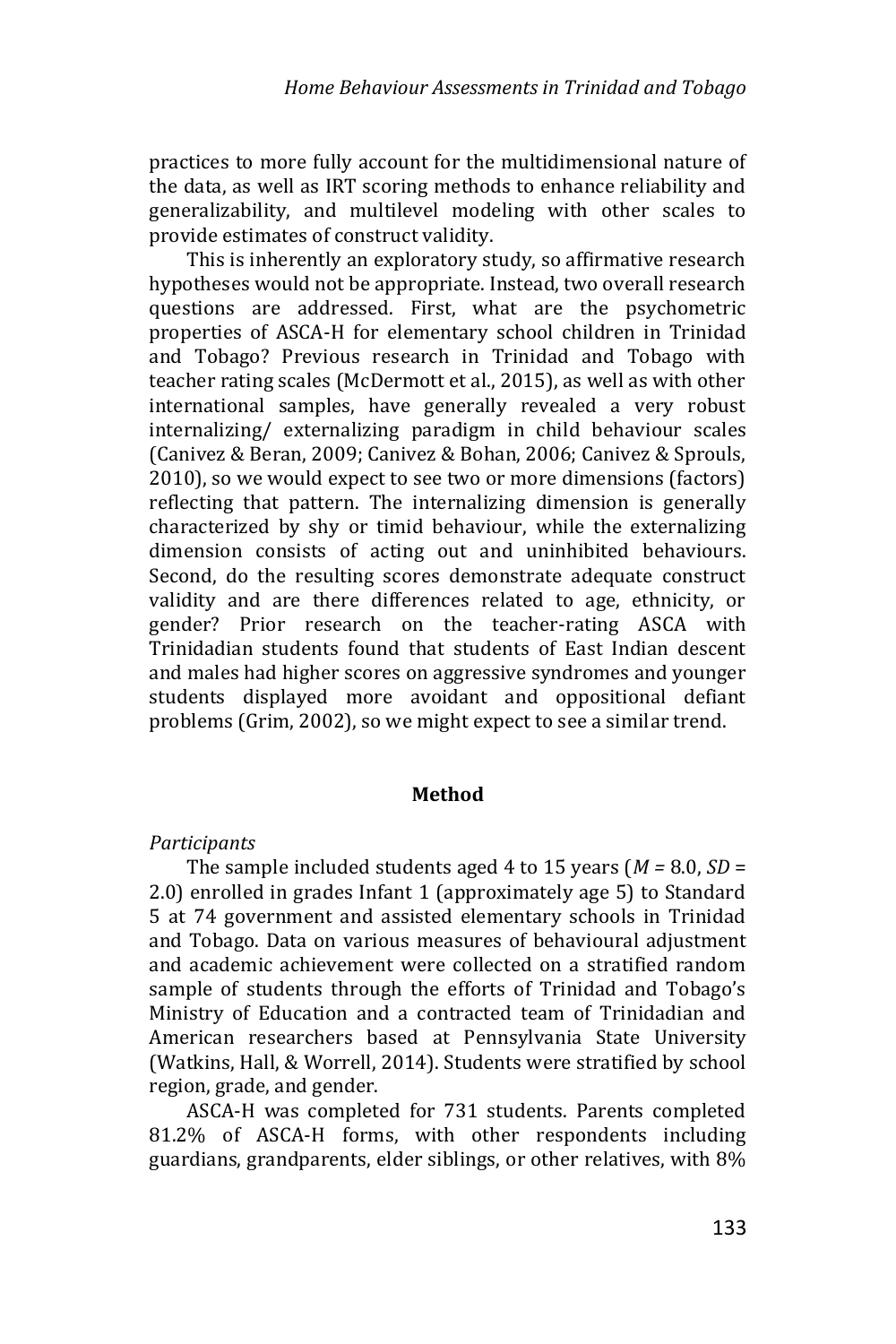of respondents not reporting their relationship with the student. The sample of students was 50.5% female, and comparable to national ethnic distributions in Trinidad and Tobago (i.e., 34.2% of African descent, 35.4% East Indian descent, and 24.3% mixed descent; Central Intelligence Agency, 2014), with 38.2% of African, 39.7% of East Indian, and 22.1% of mixed descent.

## *Instruments*

 *Home social-emotional behaviour.* ASCA-H is a parent-rating scale that includes 203 behavioural indicators in 28 situational contexts. It contains descriptions of observable behaviours in a dichotomous item response format, where a parent endorses whether or not their child has exhibited a behaviour with reference to specific home situational contexts over a two-month period. Parents may endorse multiple items within each context. For example, within the context of coping with homework, the parent may describe typical behaviour as: "Listless, too unconcerned to do it", "Generally does homework on her own", "Asks for help even when it is not needed", "Wastes time during homework", "Destroys or defaces her school materials", "Often loses or forgets her books", and "Only works when watched". Each situational context presents at least one positive or healthy behavioural indicator (e.g., "Generally does homework on her own" in the previous example) to mitigate the possibility of response sets associated with offering exclusively negative or problematic behaviours (see LeBoeuf, Fantuzzo, & Lopez, 2010). Thus the scale provides information on problem behaviours both from a situational perspective and from a phenological perspective. As the ASCA-H is the focal instrument of this study, the psychometric properties will be reported in the results.

 *Classroom social-emotional adjustment.* ASCA is a teacher rating scale containing 156 behavioural indicators in relation to 29 classroom situational contexts (McDermott, Stott, & Marston, 1993). Like the ASCA-H, it allows investigation of the situational context of behaviours as well as phenological types of behaviours, and has a similar response format. The teacher endorses behavioural indicators relevant to each context which reflect the student's observed behaviour over a two-month period. Three reliable contextual dimensions (*α* ≥ .75; peer, learning, and teacher context problems) have been observed in both the U.S. and Trinidad and Tobago normative samples (McDermott, Steinberg, & Angelo, 2005; McDermott et al., 2016). ASCA also provides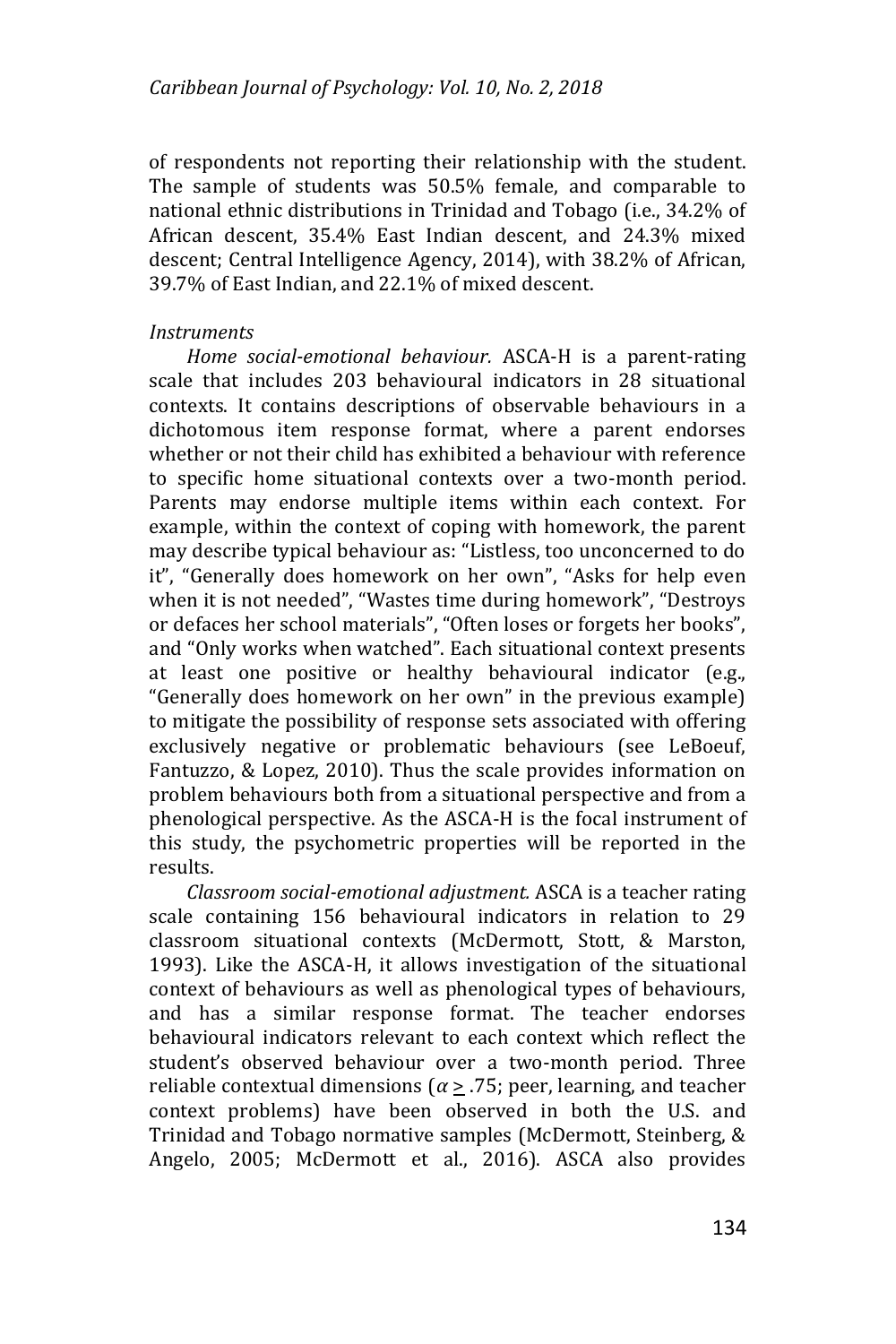information on two broad-band phenological syndromes: Overactivity (i.e., externalizing problems) and Underactivity (i.e., internalizing problems). These two dimensions have been replicated in the U.S. and in populations such as Hispanic/Latino, Native American, and Canadian children (Canivez & Beran, 2009; Canivez & Bohan, 2006; Canivez & Sprouls, 2005, 2010; McDermott, 1993), as well as recently in Trinidad and Tobago (*α* > .70) (McDermott et al., 2015). There is substantial evidence of internal consistency, convergent and discriminant validity, and factorial validity of the ASCA phenological dimensions across age, gender, and ethnicity (McDermott et al., 2005).

*Classroom learning behaviour.* The Learning Behaviours Scale (LBS; McDermott, 1999) is a teacher rating scale comprised of 29 items intended to assess approaches to learning tasks. The teacher observes the student for at least 50 days and rates behaviours on a three-point Likert scale (*most often [2], sometimes[1],* or *does not apply[0]*). Item examples include "Responds in a manner that shows attention", "Has enterprising ideas which don't often work out", and "Gets aggressive when frustrated or when work is corrected". For U.S. application, the measure yields a total score as well as four subscores assessing distinct dimensions of learning behaviours, including Competence Motivation, Attitude toward Learning, Attention-Persistence, and Strategy/ Flexibility. Convergent and divergent validity evidence has been established with classroom behaviorbehaviour using the ASCA (McDermott et al., 1993), academic performance using the Basic Achievement Skills Individual Screener (The Psychological Corporation, 1983), and intellectual functioning using the Differential Ability Scales (Elliot, 1990). Support for the factor structure of LBS scores as well as factorial invariance has been reported in multiple contexts including among Canadian youths (Canivez & Beran, 2011; Canivez, Willenborg, & Kearney, 2006; Worrell, Vandiver, & Watkins, 2001). Recent work in Trinidad and Tobago indicates that the measure yields two reliable dimensions for that population  $(\alpha > .80)$ : Competence Motivation and Strategy/Flexibility (Chao et al., 2018).

*Classroom clinical behaviour.* The Disruptive Behaviour Disorders Rating Scale (DBDRS; Pelham, Gnagy, Greenslade, & Milich, 1992) is a teacher rating scale that includes items reflecting criteria from the three disruptive behaviour categories (Attention Deficit Hyperactivity Disorder, Oppositional-Defiant Disorder, Conduct Disorder) described in the Diagnostic and Statistical Manual of Mental Disorders, revised Version III (DSM-III-R;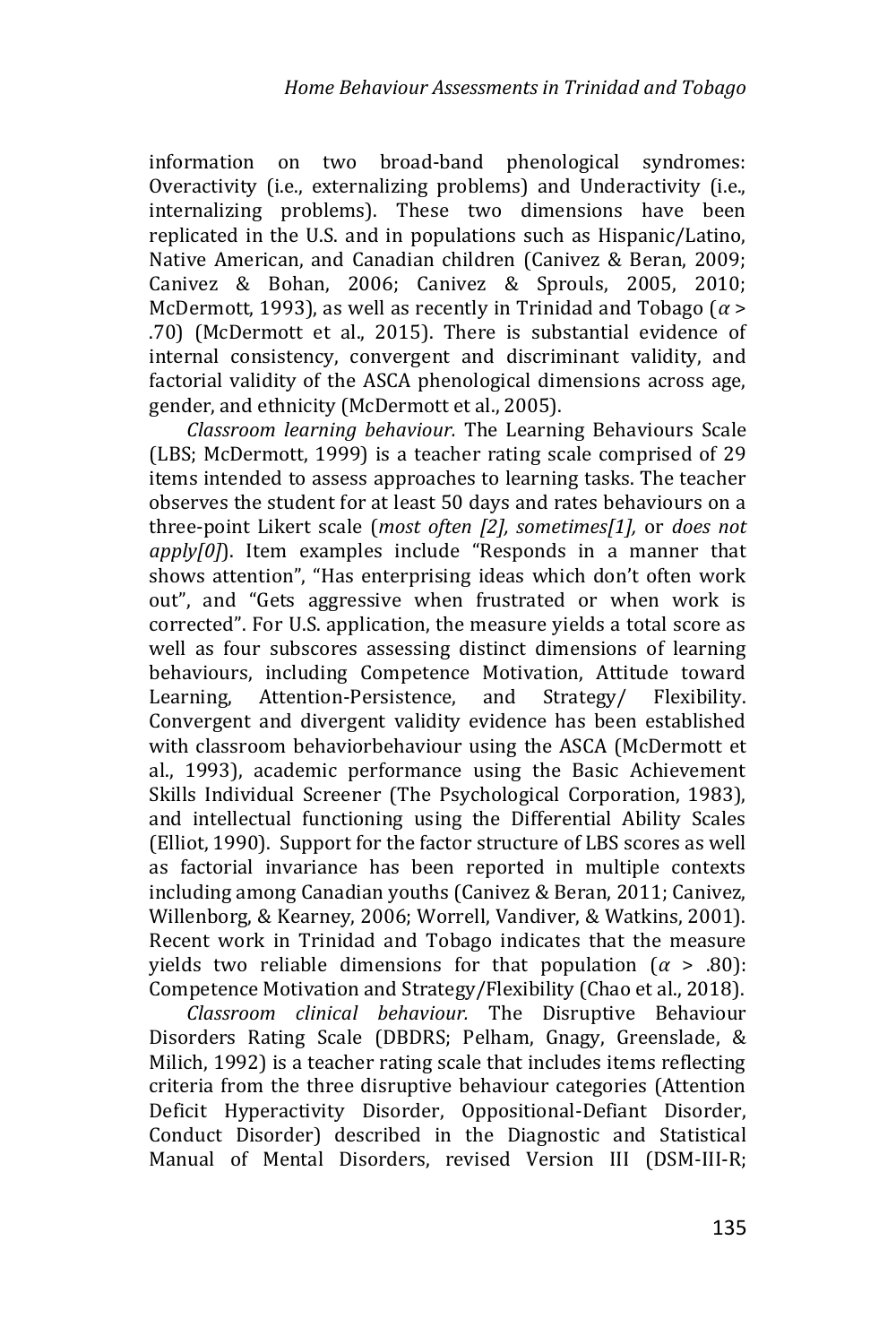American Psychiatric Association, 1987). The lists of symptoms for these categories in the DSM-III-R correspond well to those of more recent versions, though some diagnostic criteria have changed (Pelham, Fabiano, & Masseti, 2005). Teachers record the frequency of each symptom on a four-point Likert scale (*Not at all[0], Just a little[1], Pretty much[2], and Very much[3]*). DBDRS yields three reliable scores (*α* = .91-.96; Inattention, Oppositional/Defiant, and Impulsivity/Overactivity) and has proven an adequate measure for detecting behavioural and pharmacological effects (Pelham et al., 2005). Sufficient predictive and discriminant validity have been established with various populations, including clinical cohorts, males in regular classrooms (Pelham, Gnagy et al., 1992), and special education settings (Pelham, Evans, Gnagy, & Greenslade, 1992).

*Academic achievement.* Oral reading fluency (ORF) is a measure of the speed and accuracy with which a student reads text and has been normed nationally in the U.S. (Hasbrouck & Tindal, 2006). It is used as a screening and monitoring measure of student reading proficiency, based on the principle that students cannot read faster than they can comprehend (Fuchs, Fuchs, Hosp, & Jenkins, 2001; Good, Simmons, & Kame'enui, 2001). There is evidence supporting both convergent validity of ORF scores with other curriculumbased measures and state reading assessments (Deno, Fuchs, Marston, & Shin, 2001; Stage & Jacobsen, 2001; Wood, 2006) and predictive validity and clinical utility (Hart et al., 2013; Petscher & Kim, 2011). Scores represent the average number of words read correctly from two passages. ORF passages were taken from local grade-level reading texts and administered individually three times over the year in fall (*M =* 60.9*, SE* = 38.7), winter (*M* = 67.5, *SE* = 39.3), and spring (*M =* 60.9, *SE =* 38.7). The average correlation between the two passages was .85.

## *Analysis*

Prior to analysis, several ASCA-H items were deleted due to low prevalence or irrelevance. These included the positive behaviour items, which exist in the scale to reduce response bias associated with presenting exclusively negative or problematic behaviours (see LeBoeuf, Fantuzzo, & Lopez, 2010), and two sets of items under the respective categories of "Troublesome and Illicit Activities," and "Other Behaviours that Cause Concern", which were not presented in specific home contexts but rather were lists of behaviours appended to the end of the scale for clinical information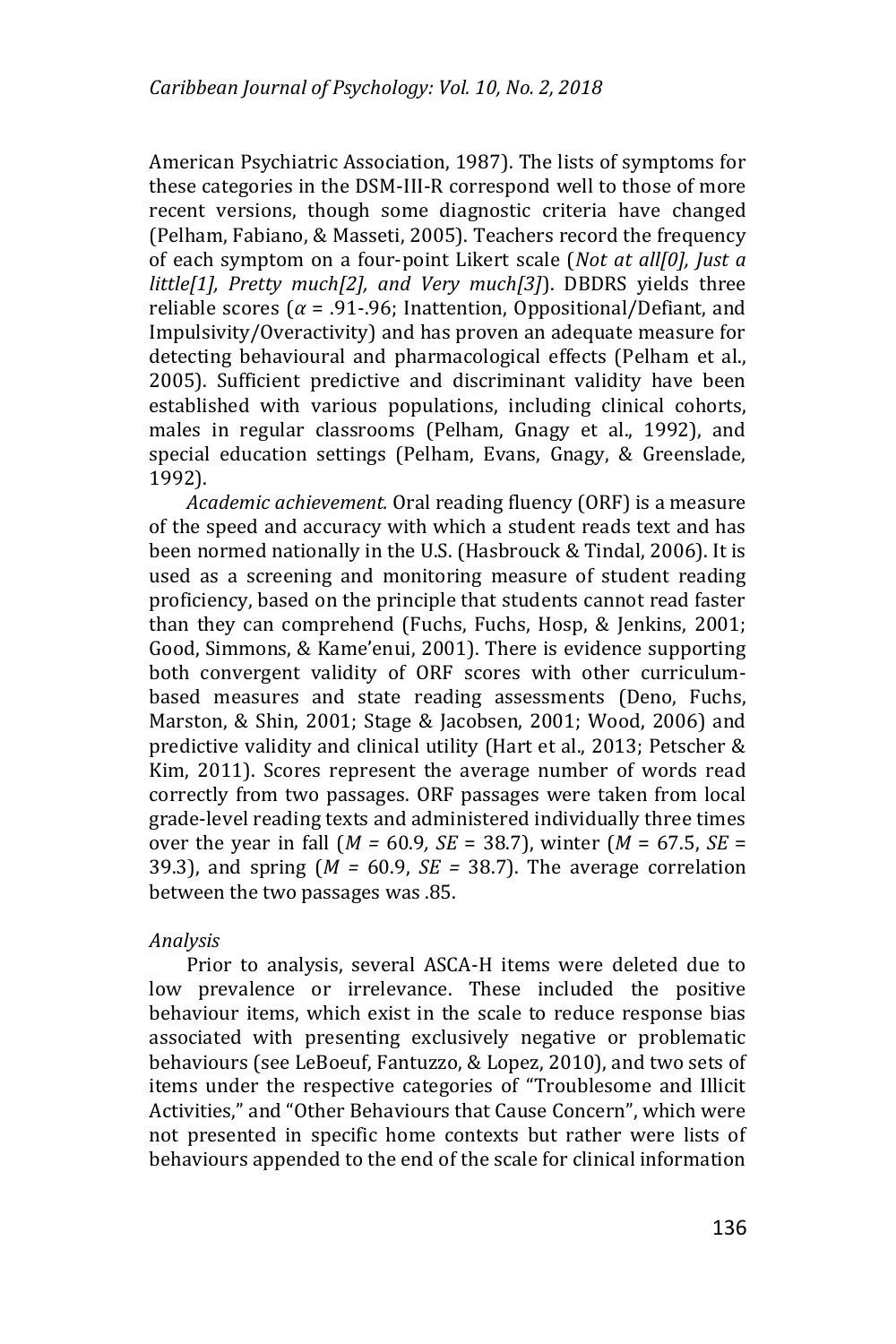gathering and not intended to be part of the main instrument. The remaining 131 items were submitted to the dimensional analysis.

*Full information factor analysis.* Dimensional analysis generally involves first extracting eigenvalues from a correlation matrix, where large eigenvalues indicate association with substantive amounts of variance. These help determine where the proportion of variance attributable to a possible dimension becomes trivial enough that it would preclude interpretation. In unidimensional data we would expect to see one large eigenvalue absorbing much of the variance. The first few eigenvalues extracted from the correlation matrix suggested the multidimensional nature of this data, with the ratio between the first and second being 3.36, below the usual crude criterion value of 5 for unidimensional solutions. Full information item factor analysis (FIFA) was applied in an exploratory manner, where number of dimensions was not assumed known beforehand.

FIFA is an IRT-based marginal maximum likelihood approach that allows estimation of multidimensional IRT model parameters from a smoothed tetrachoric correlation matrix. Tetrachoric correlations are used with dichotomous items because Pearson correlations (normally intended for continuous items) with dichotomous items will produce spurious factors. Smoothing of the matrix is needed because of the problems inherent in applying factor analysis to a large number of items, where the process often results in a non-positive definite matrix (Cullen, 1990). As a positive definite matrix is needed to conduct factor analysis, where the matrix is free of redundant variance (no items whose variance can be predicted by a combination of other items), smoothing adjusts the matrix so the analysis can be performed. FIFA assumes an underlying multiple-factor model where an individual's response to an item is a function of a latent response process. It uses all of the information in the observed case item response patterns to estimate parameters, rather than the partial information from pairwise correlations used in factor analysis or principal components analysis. Since it does not use the correlation matrix to estimate the factor loadings, it avoids the difficulties associated with non-continuous data when zeroes appear in the pairwise joint occurrence frequencies. As the model is fitted by maximizing the marginal likelihood of the thresholds and loadings, the appropriate number of factors can be determined by calculating the increase in likelihood attributable to an additional factor and conducting a likelihood ratio test for significance, or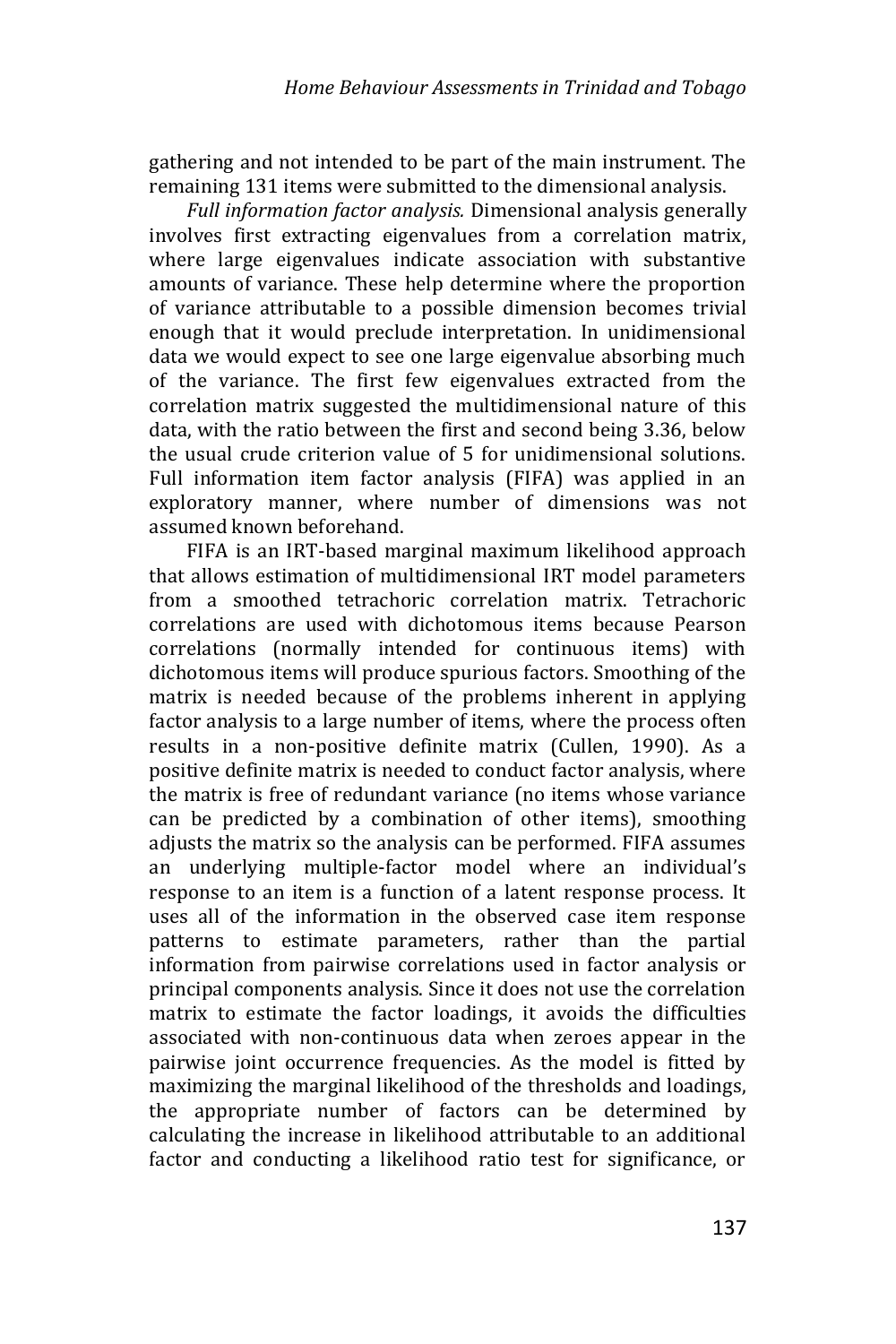examining the differences in chi-square fit statistics. The TESTFACT software program (Wood et al., 2003) was specially designed to facilitate this method, where the program will automatically calculate the necessary specialized smoothed tetrachoric matrices and response patterns to be used in the analysis from the raw data. It uses estimates from an initial factor analysis of the tetrachoric matrix as the starting values for full information factor analysis and outputs parameters in both factor analytic and IRT metric. Additionally, it provides Bayes estimates of factor scores. An implementation of the FIFA method is also available using the R package 'mirt' (Chalmers, 2012).

Minimum average partialling (MAP; Velicer, 1976) was used with a smoothed tetrachoric matrix as well as examination of a scree plot to suggest the number of retained dimensions. These are typical preliminary methods used to reveal the general range of the probable number of extractable factors. The *G*2 statistics were submitted to an analysis of deviance test for nested models (Bock & Aitkin, 1981) and residual correlation matrices examined for fit. Insignificant *G*<sup>2</sup> would indicate that any additional factors extracted might be due to sampling variation and uninterpretable. Solution criteria also included item coverage; at least 4 salient (loadings ≥ .40) items per factor; reliable factors (i.e.,  $\alpha \geq .70$ ); and theoretical plausibility, parsimony, and concordance with leading research (Fabrigar, Wegener, MacCallum, & Strahan, 1999). Scores were computed through expected a posteriori (EAP) Bayesian estimation using the parameters from the selected multidimensional item response model (Muraki & Engelhard, 1985). The reliability of scores on the ASCA-H dimensions was assessed using both Cronbach's *α* measure of internal consistency and McDonald's *ω*.

*Construct validity.* Bivariate product–moment correlations were computed to determine the direction and magnitude of relationships between scores on each ASCA-H subscale and external criterion variables related to teacher ratings of student behaviour, reading fluency, and student learning behaviours. As data were nested within teachers, HLM was applied, where each ASCA-H subscale served as a group-mean centered predictor in a two-level conditional HLM model, indicating the percentage of between-children within-teacher variance accounted for by respective ASCA-H subscales.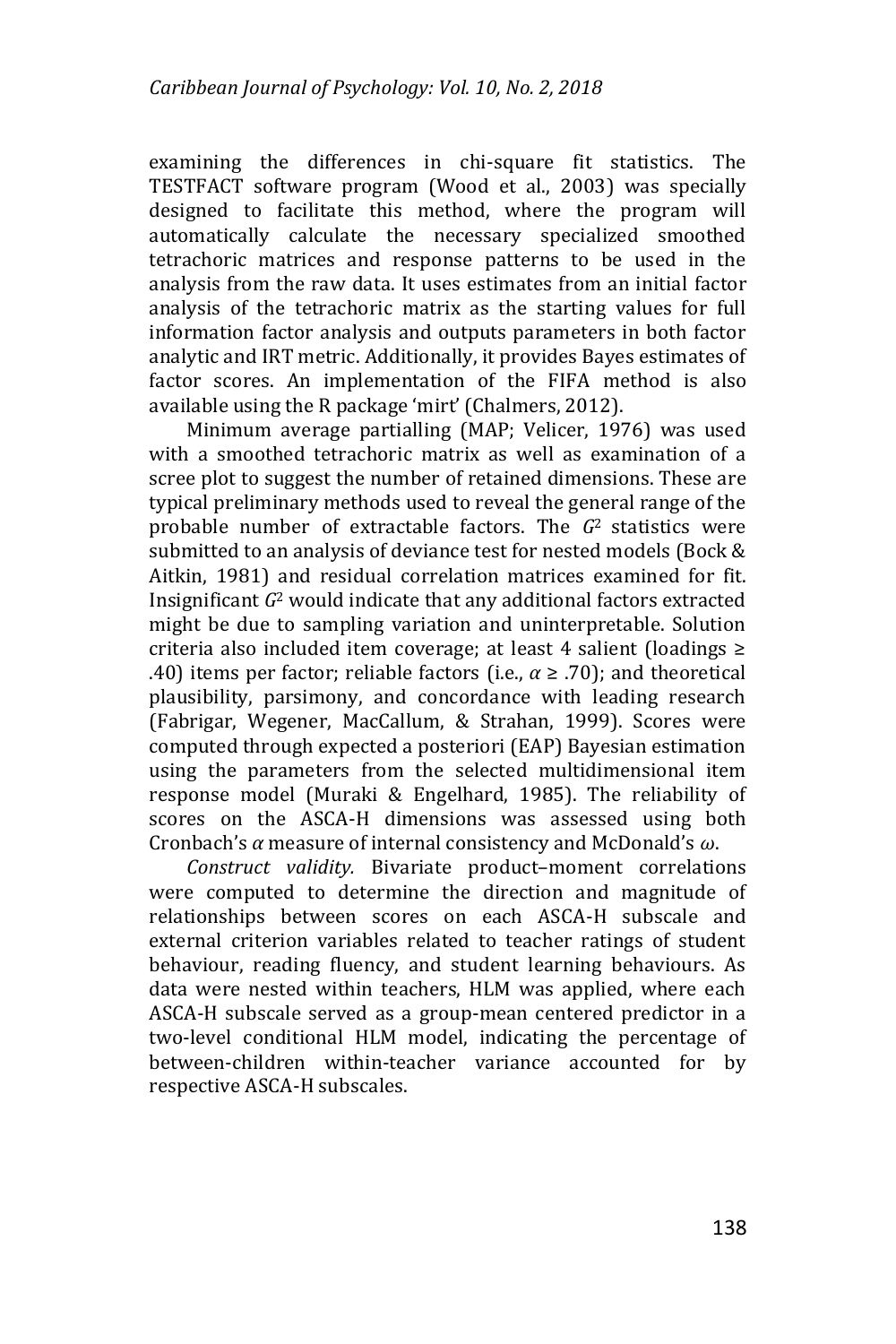### **Results**

### *Dimensionality*

The scree plot and MAP analysis supported retaining two or three dimensions. Full information analyses were performed for both solutions and compared. The three-factor model fit significantly better than the two-factor model, where  $P(x^2 \ge 721.0$ ,  $129$ )  $\approx$  0. Promax (oblique) and varimax (orthogonal) rotated factor loadings were analyzed; as the promax interfactor correlations were between .21 and .43, the promax solution was deemed more suitable.

The three dimensions were named 'Aggressive', 'Reticent/Withdrawn', and 'Irascible/Attention-Seeking'. Names are given to the dimensions on the basis of the items associated with each dimension, as listed in Table 1, such that the items are listed in descending order of strongest relationship with the dimension. In general, 'Aggressive' contains a preponderance of items reflecting confrontational and conduct problem behaviours, 'Reticent/Withdrawn' contains timid, apathetic behaviours, and 'Irascible/Attention-Seeking' contains many items related to acting out for attention. Table 1 presents rotated pattern loadings, final communalities, item-total scale correlations, and prevalence for the Aggressive (35 items; *M* behavioural prevalence = 6.1%), Reticent/Withdrawn (25 items; *M* prevalence = 11.2%) and Irascible/Seeking Attention scales (30 items; *M* prevalence = 19.5%). Empirical reliabilities and *α*s for internal consistency were all greater than .70. McDonald's *ω* was just under .70 for Aggressive, but greater than .70 for the other scales.

### *Construct Validity*

EAP scores were used in HLM to investigate construct validity. Table 2 displays the concurrent relationships between ASCA-H scores and independent criterion measures. As the data are nested (children within classrooms), HLM was used to enable more precise estimates of relative criterion-related validity for scores, since ordinary Pearson correlations would partially reflect classroom differences as well as individual differences between children. Thus the last column in Table 2 specifically speaks to variance attributable to children's actual individual differences, with parenthetical entries reflecting how much of that variance is accounted for by a given ASCA-H scale. Significant correlations were in the expected direction between scores on each ASCA-H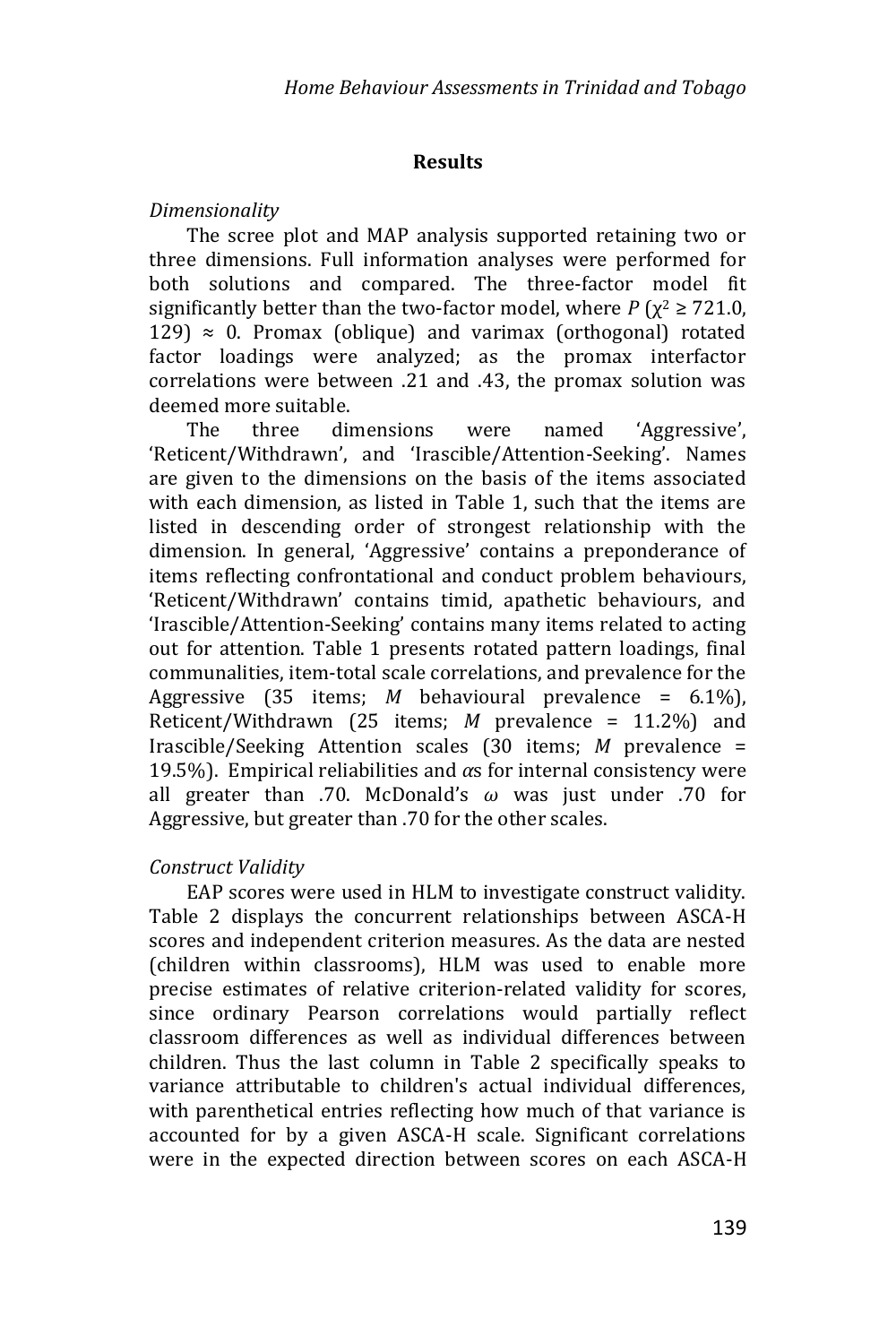dimension and external criterion variables. ASCA-H dimensions showed low to moderate correlations with DBDRS dimensions, with the exception of the near-zero and nonsignificant Reticent/Withdrawn dimension, indicating that ASCA-H has concurrent validity with this measure detecting clinical disturbance in classrooms. Parenthetical values indicating attributable variance for the ASCA-H Aggressive scale ranged 16.9 to 25.1%, suggesting fair correspondence. ORF and LBS correlations were all low but in the expected negative direction, though only Aggressive values tended to be significant. Additionally, Table 2's last column entries for the ORF scales indicate that only 56.0-58.6% of score variance stems from children's individual differences (rather than teacher or classroom characteristics), and parenthetical values of 0.0-1.5 suggest an even smaller amount of association than the -.19 to -.21 correlations.

Aggressive also correlated more and accounted for a higher percentage of variance with peer and academic context problems than with teacher context problems, indicating that parents and teachers may be observing different behaviours. Aggressive had a low but positive correlation with the teacher rating of Overactivity.

## *Demographic Trends*

Table 3 displays the mean population distribution of Aggressive, Reticent/Withdrawn, and Irascible/Attention-Seeking by student gender and grade level in Trinidad and Tobago, whereas Table 4 shows the distribution by student gender and ethnicity. MANOVA with grade level, gender, and ethnicity as independent variables and the three ASCA-H dimensions as dependent variables was used to indicate whether there were mean differences in dimensional scores across demographic groups. Subsequent univariate ANOVAs and Tukey-Kramer contrasts suggest the means of ASCA-H Aggressive scores vary significantly at *p* < .05 where scores are higher for African children compared to East Indian children and for male children compared to female children. ASCA-H Reticent/Withdrawn scores vary significantly at *p* < .05 where scores are higher for children in Infant 2 than in Standards 3, 4, and 5, for children in Infant 1 than in Standard 5 and for African and Mixed descent children compared to East Indian children. ASCA-H Irascible/Attention-Seeking scores vary significantly at *p* < .05 where scores are higher for East Indian children compared to African children and female compared to male children.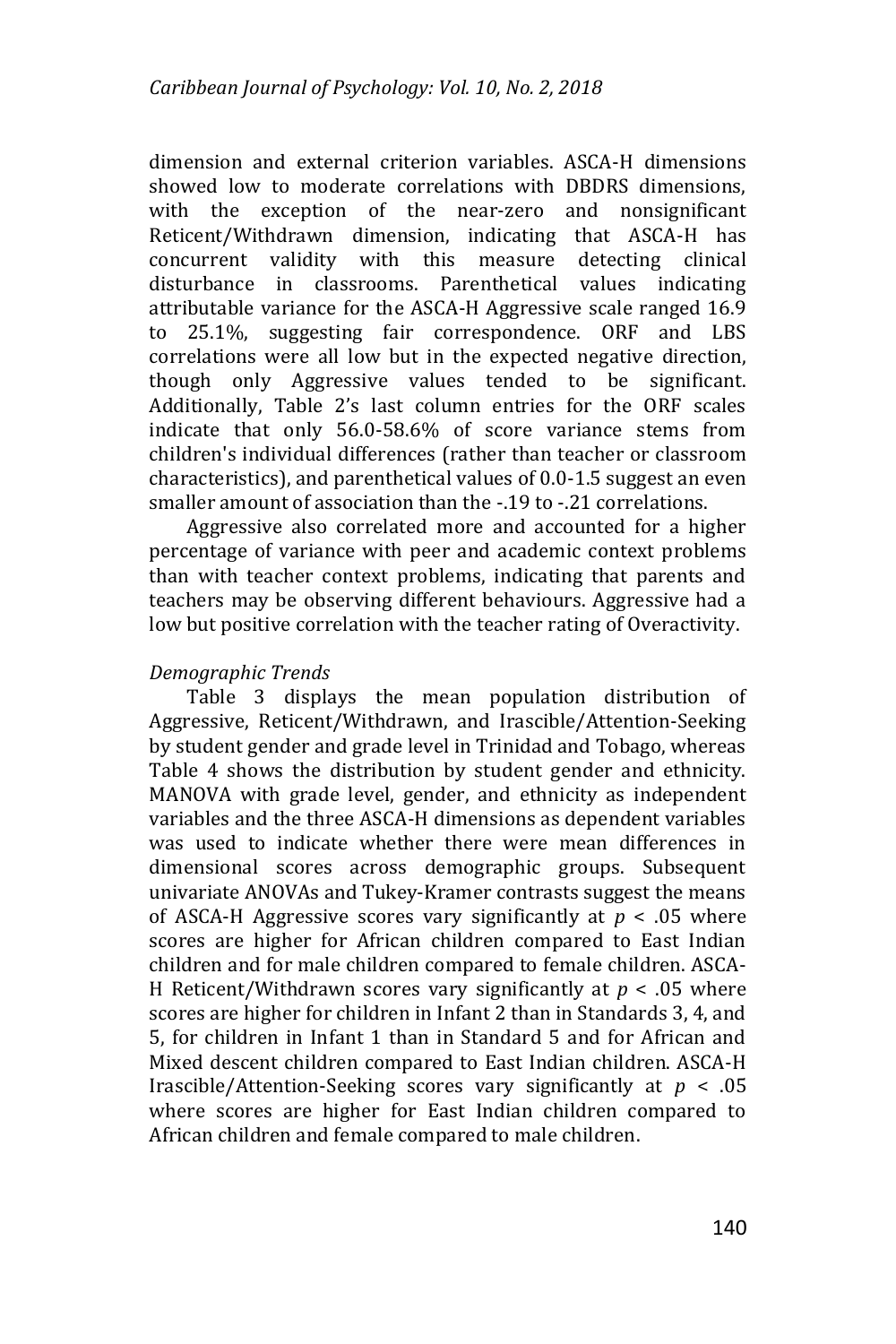## **Table 1.** *Dimensional Structure and Properties of the Adjustment Scales for Children and Adolescents Home Edition*

| Item description <sup>®</sup>            |     | $\mathbf{I}$                                                                                           | III    | Comm-<br>unality | Item/<br>scale r <sup>c</sup> | %Pre-<br>valence <sup>d</sup> |
|------------------------------------------|-----|--------------------------------------------------------------------------------------------------------|--------|------------------|-------------------------------|-------------------------------|
|                                          |     | Factor I: Aggression                                                                                   |        |                  |                               |                               |
|                                          |     | (coefficient $\alpha$ = .79, empirical reliability = .81, $\omega$ = .69 (95%CI .62-.75)) <sup>e</sup> |        |                  |                               |                               |
| Deliberately destroys others' belongings | .70 | $-.23$                                                                                                 | .22    | .59              | .34                           | .01                           |
| Starts fights and rough play             | .68 | .00                                                                                                    | .14    | .49              | .50                           | .03                           |
| Listless, unconcerned about homework     | .66 | $-.12$                                                                                                 | $-.07$ | .45              | .22                           | .04                           |
| Lies about assignment                    | .65 | $-.09$                                                                                                 | .05    | .43              | .36                           | .04                           |
| Disobedient, difficult to control        | .65 | $-.01$                                                                                                 | .34    | .54              | .55                           | .04                           |
| Distant, no effort to relate             | .63 | .08                                                                                                    | $-.09$ | .41              | .27                           | .02                           |
| Overly rough with smaller children       | .63 | .20                                                                                                    | $-.03$ | .43              | .42                           | .03                           |
| Answers back aggressively, makes threats | .62 | $-.04$                                                                                                 | $-.04$ | .39              | .35                           | .02                           |
| Disturbs others' fun                     | .61 | $-.18$                                                                                                 | .29    | .48              | .33                           | .02                           |
| Disrupts by fooling around               | .60 | $-.11$                                                                                                 | .27    | .44              | .36                           | .04                           |
| Uses bad language with other adults      | .58 | .11                                                                                                    | .00    | .35              | .23                           | .01                           |
| Fights physically with others            | .58 | .03                                                                                                    | .23    | .39              | .43                           | .03                           |
| Is rude with other adults                | .58 | $-.24$                                                                                                 | .05    | .40              | .27                           | .02                           |
| Associates with troublesome children     | .55 | .07                                                                                                    | .05    | .31              | .27                           | .03                           |
| Takes things without permission          | .55 | $-.23$                                                                                                 | .35    | .47              | .37                           | .07                           |
| Snatches objects away                    | .48 | $-0.06$                                                                                                | .32    | .34              | .30                           | .03                           |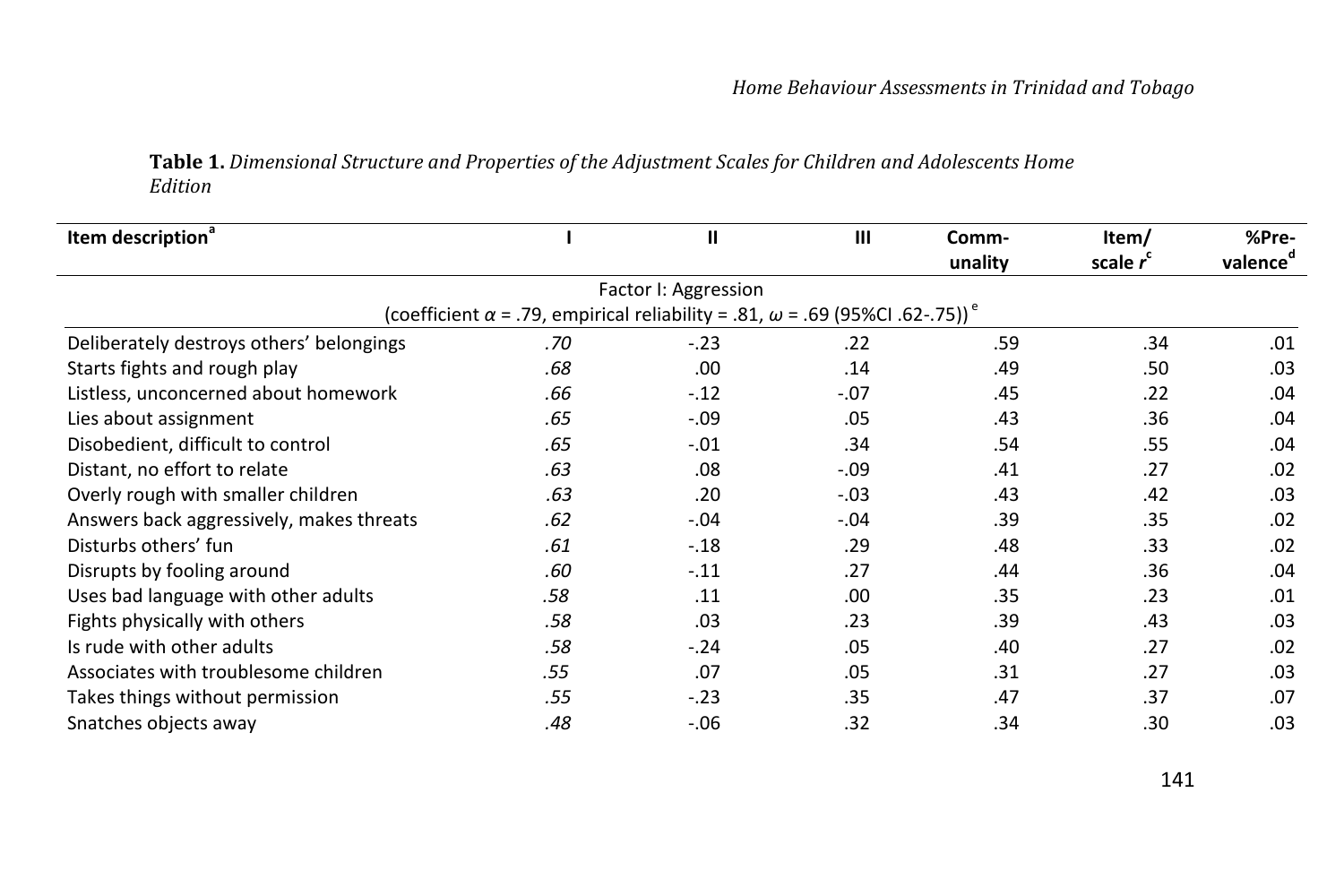# *Caribbean Journal of Psychology: Vol. 10, No. 2, 2018* Table 1 continued

| Item description <sup>a</sup>               |        | $\mathbf{I}$ | $\mathbf{m}$ | Comm-<br>unality | Item/<br>scale r <sup>c</sup> | %Pre-<br>valence <sup>d</sup> |
|---------------------------------------------|--------|--------------|--------------|------------------|-------------------------------|-------------------------------|
| Speaks in rude/angry tone                   | .47    | .10          | .25          | .29              | .35                           | .06                           |
| Very slow, never finishes                   | .47    | .04          | .01          | .22              | .20                           | .08                           |
| Destroys belongings                         | .47    | $-.07$       | .24          | .28              | .25                           | .05                           |
| Destroys school materials                   | .46    | $-.10$       | .41          | .39              | .22                           | .02                           |
| Quarrels, provokes others                   | .45    | .09          | .29          | .30              | .36                           | .04                           |
| Uses dirty words/off language               | .45    | .30          | $-.08$       | .30              | .22                           | .01                           |
| Refuses to care for hygiene                 | .44    | $-.01$       | .26          | .26              | .27                           | .05                           |
| Has ruined work on purpose                  | .43    | $-12$        | .18          | .24              | .23                           | .01                           |
| Fools around when works with hands          | .42    | $-.15$       | .41          | .37              | .31                           | .06                           |
| Stays in bed to avoid responsibilities      | .41    | .28          | .08          | .25              | .28                           | .04                           |
| Unkind to weaker children                   | .41    | .22          | .07          | .22              | .26                           | .01                           |
| Often loses belongings                      | .41    | $-.19$       | .26          | .27              | .20                           | .26                           |
| Too disinterested to play                   | .41    | .28          | $-.34$       | .35              | .04                           | .01                           |
| Lacks energy to care for self               | .41    | .18          | .04          | .20              | .26                           | .04                           |
| Often loses or forgets materials/assignment | .40    | $-.04$       | .27          | .24              | .28                           | .06                           |
| Unconcerned with attention                  | .40    | .10          | $-.21$       | .21              | .20                           | .07                           |
| Refuses to help                             | .40    | .16          | .13          | .20              | .24                           | .05                           |
| Overly fussy about things                   | $-.42$ | .50          | .44          | .61              | .25                           | .27                           |
| Very concerned about mistakes               | $-.55$ | .34          | .36          | .54              | $-.10$                        | .46                           |

Factor II: Reticence/Withdrawal

(coefficient *α* = .72, empirical reliability = .72, *ω* = .72 (95%CI .69-.76)) <sup>e</sup>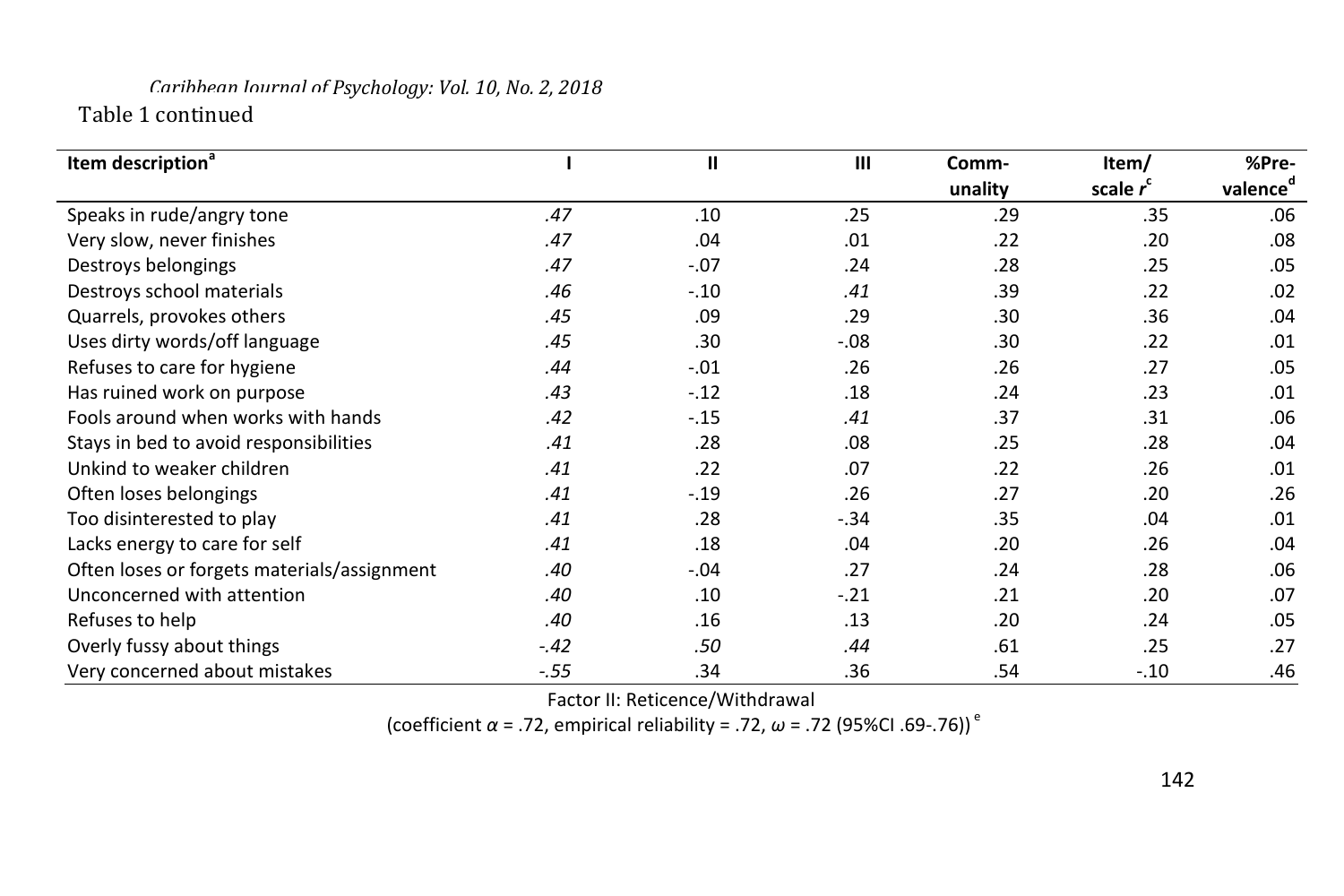# *Home Behaviour Assessments in Trinidad and Tobago*

# Table 1 continued

| Item description <sup>a</sup>         |         | $\mathbf{H}$ | $\mathbf{III}$ | Comm-   | Item/       | %Pre-                |
|---------------------------------------|---------|--------------|----------------|---------|-------------|----------------------|
|                                       |         |              |                | unality | scale $r^c$ | valence <sup>d</sup> |
| Too shy to interact with other adults | $-.07$  | .66          | $-.01$         | .44     | .38         | .14                  |
| Never any trouble because so timid    | $-.20$  | .64          | $-.27$         | .53     | .26         | .06                  |
| Too shy to greet other adults         | $-.05$  | .61          | $-.08$         | .39     | .37         | .19                  |
| Seems fearful of other adults         | .00     | .60          | .06            | .36     | .30         | .05                  |
| Feelings easily hurt                  | $-.36$  | .58          | .23            | .52     | .34         | .39                  |
| Won't get involved                    | $-.07$  | .55          | $-.13$         | .32     | .14         | .02                  |
| Too timid to join play                | $-24$   | .53          | $-.39$         | .48     | .11         | .04                  |
| Overly dependent                      | $-0.19$ | .51          | .20            | .33     | .32         | .19                  |
| Needs encourage to join               | $-.10$  | .50          | $-.15$         | .29     | .24         | .18                  |
| Overly fussy about things             | $-.42$  | .50          | .44            | .61     | .25         | .27                  |
| So timid difficult to get to speak    | .28     | .49          | $-.17$         | .34     | .26         | .02                  |
| Will let others push ahead            | $-.13$  | .48          | .06            | .25     | .26         | .09                  |
| Tends to go off and play alone        | $-.02$  | .48          | .10            | .24     | .26         | .15                  |
| Rarely smiles                         | .01     | .48          | .07            | .23     | .23         | .03                  |
| Distant seldom says anything          | .31     | .47          | $-.20$         | .36     | .27         | .04                  |
| Not shy but rarely offers answer      | $-.12$  | .47          | .00            | .23     | .26         | .16                  |
| Shy but not unfriendly                | $-.01$  | .46          | $-.06$         | .21     | .28         | .24                  |
| Clings to you or shows tears          | $-.22$  | .44          | .14            | .26     | .23         | .14                  |
| Never seeks help even if needed       | .19     | .44          | $-.04$         | .23     | .28         | .05                  |
| Responds with angry look              | .20     | .44          | .11            | .24     | .17         | .02                  |
| Allows self to be bullied             | $-.10$  | .43          | .10            | .21     | .24         | .10                  |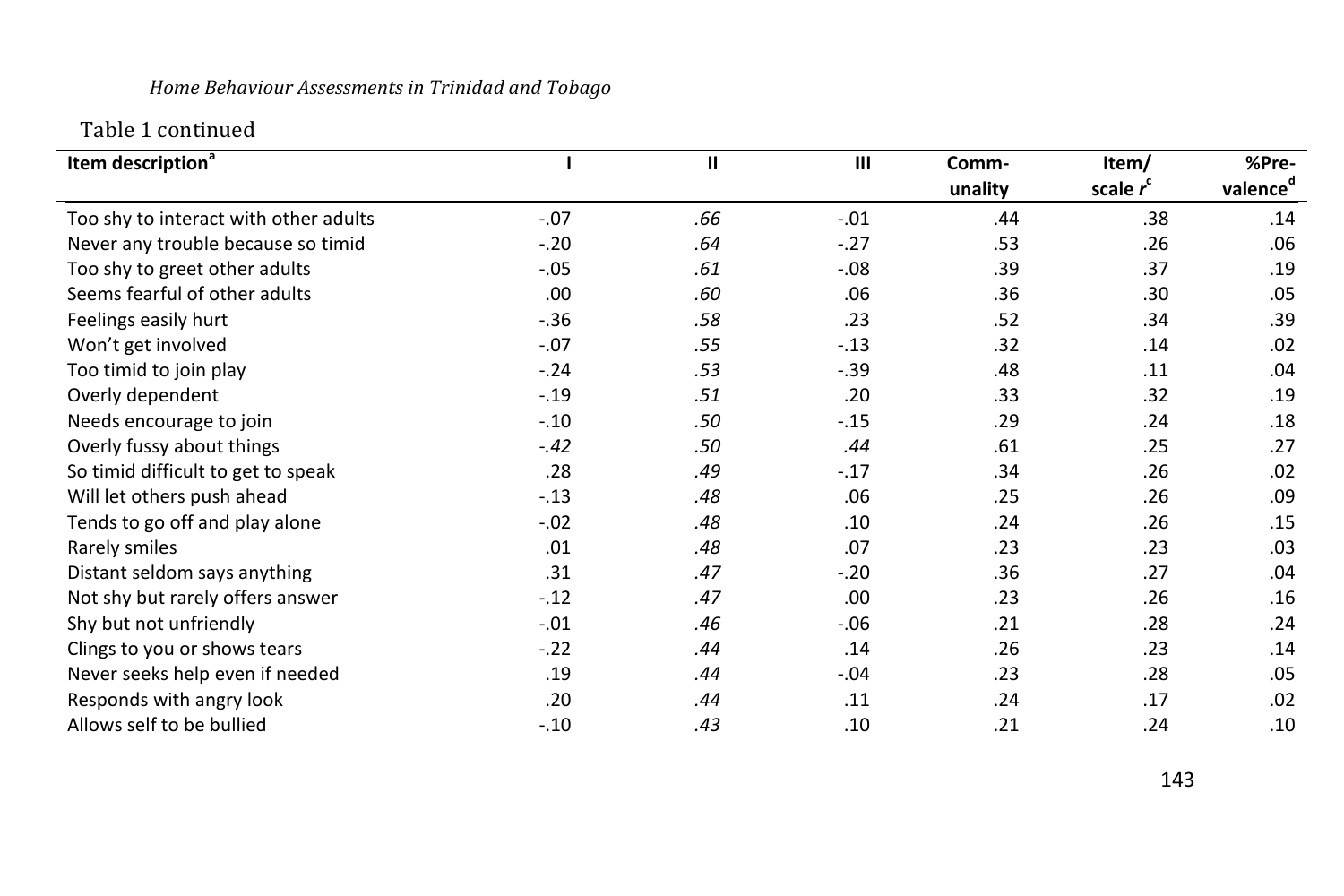# *Caribbean Journal of Psychology: Vol. 10, No. 2, 2018*

Table 1 continued

| Item description <sup>ª</sup>              |                                                                                                        | $\mathbf{u}$                            | III    | Comm-<br>unality | Item/<br>scale $r^c$ | %Pre-<br>valence <sup>d</sup> |
|--------------------------------------------|--------------------------------------------------------------------------------------------------------|-----------------------------------------|--------|------------------|----------------------|-------------------------------|
| Too uninterested to notice belongings      | $-.05$                                                                                                 | .42                                     | .26    | .25              | .23                  | .06                           |
| Has untalkative moods                      | .09                                                                                                    | .41                                     | $-.07$ | .18              | .25                  | .11                           |
| Has dejected look                          | .23                                                                                                    | .41                                     | .19    | .25              | .22                  | .02                           |
| Sometimes seeks disapproval                | .03                                                                                                    | .40                                     | .13    | .18              | .23                  | .05                           |
|                                            |                                                                                                        |                                         |        |                  |                      |                               |
|                                            |                                                                                                        | Factor III: Irascible/Attention-seeking |        |                  |                      |                               |
|                                            | (coefficient $\alpha$ = .83, empirical reliability = .72, $\omega$ = .82 (95%Cl .80-.84)) <sup>e</sup> |                                         |        |                  |                      |                               |
| Has trouble waiting for turn               | .00.                                                                                                   | $-.06$                                  | .67    | .44              | .44                  | .14                           |
| Uses various ways to get others' attention | .04                                                                                                    | $-.17$                                  | .66    | .40              | .42                  | .17                           |
| Inclined to cheat                          | .23                                                                                                    | $-.09$                                  | .61    | .38              | .32                  | .03                           |
| Tries to dominate                          | $-.12$                                                                                                 | $-.04$                                  | .57    | .32              | .32                  | .10                           |
| Much too talkative                         | $-.07$                                                                                                 | .13                                     | .55    | .31              | .39                  | .32                           |
| Throws tantrums at bedtime                 | .01                                                                                                    | .06                                     | .54    | .29              | .29                  | .05                           |
| Argues and complains about wait            | .12                                                                                                    | .05                                     | .54    | .30              | .39                  | .13                           |
| Greets loudly                              | $-.28$                                                                                                 | .06                                     | .53    | .36              | .30                  | .32                           |
| Seeks help when not needed                 | $-.09$                                                                                                 | .19                                     | .53    | .30              | .32                  | .10                           |
| Becomes restless and fidgety in line       | .03                                                                                                    | $-.07$                                  | .51    | .25              | .37                  | .35                           |
| Wants to dominate play                     | .18                                                                                                    | $-.06$                                  | .49    | .27              | .38                  | .12                           |
| Constantly restless at meals               | .20                                                                                                    | $-.16$                                  | .49    | .30              | .33                  | .10                           |
| Welcomes others loudly                     | $-.17$                                                                                                 | $-.12$                                  | .49    | .26              | .23                  | .23                           |
| Upset if does not perform well             | $-.16$                                                                                                 | .30                                     | .47    | .33              | .31                  | .26                           |
| Uses various ways to get attention         | $-.03$                                                                                                 | .11                                     | .46    | .22              | .34                  | .40                           |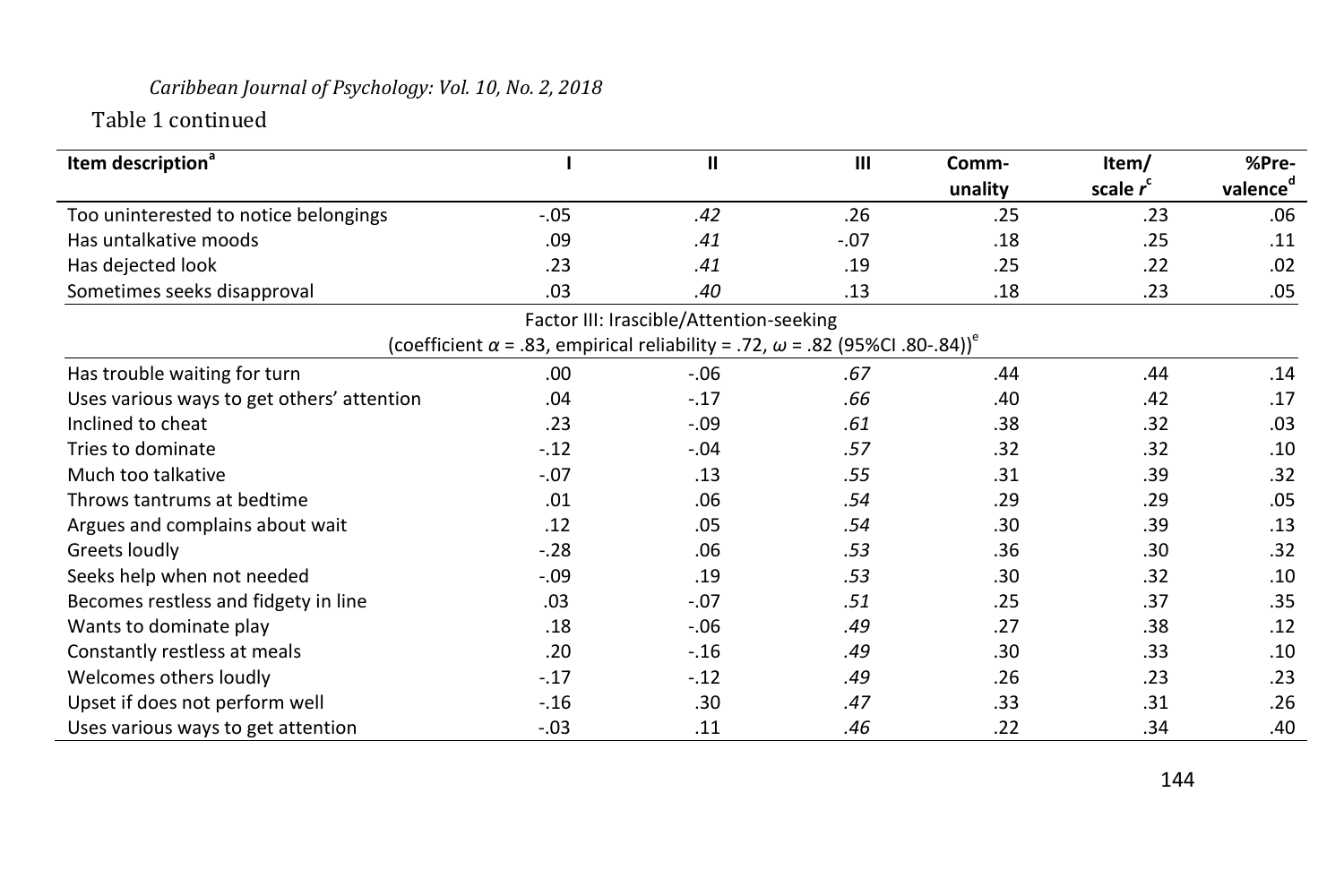### *Home Behaviour Assessments in Trinidad and Tobago*

# Table 1 continued

| Item description <sup>a</sup>           |        | $\mathbf{I}$ | $\mathbf{III}$ | Comm-   | Item/                | %Pre-                |
|-----------------------------------------|--------|--------------|----------------|---------|----------------------|----------------------|
|                                         |        |              |                | unality | scale r <sup>c</sup> | valence <sup>d</sup> |
| Poor loser                              | .21    | $-.01$       | .46            | .25     | .36                  | .10                  |
| Moody and uncooperative                 | .21    | .27          | .45            | .32     | .31                  | .03                  |
| Attacks physically if provoked          | .32    | .04          | .45            | .29     | .37                  | .09                  |
| Misbehaves when you attend other things | .30    | $-.20$       | .44            | .32     | .36                  | .34                  |
| Overly fussy about things               | $-.42$ | .50          | .44            | .61     | .25                  | .27                  |
| Clowns around, plays silly tricks       | .09    | .11          | .44            | .21     | .37                  | .22                  |
| Loud but not disruptive at play         | .04    | $-.23$       | .44            | .24     | .27                  | .40                  |
| Constantly distracted not ready         | .21    | $-.11$       | .43            | .23     | .30                  | .16                  |
| Argues and talks back                   | .14    | $-.02$       | .42            | .19     | .36                  | .29                  |
| Sometimes lies to avoid blame           | .35    | $-.03$       | .41            | .29     | .40                  | .47                  |
| Sometimes unfriendly mood               | .17    | .21          | .41            | .24     | .34                  | .12                  |
| Destroys school materials               | .46    | $-.10$       | .41            | .39     | .22                  | .02                  |
| Fools around when works with hands      | .42    | $-.15$       | .41            | .36     | .31                  | .06                  |
| Does things knows are wrong             | .27    | .10          | .40            | .24     | .35                  | .18                  |
| Improves but does not last              | .39    | $-.12$       | .40            | .17     | .39                  | .30                  |

Note: <sup>a</sup>ltem descriptions are abbreviated for convenient presentation.

b Values are promaxian pattern loadings. Salient pattern loadings (≥ .40) are italicized. *N* = 731.

<sup>c</sup>Each correlation reflects the relationship between an item and the sum of the other items comprising a scale, where distributions were standardized to unitnormal form.

<sup>d</sup>Entries indicate the percentage of children for whom the item behaviour is scored present.

e Reliability is based on the sample *N* = 731.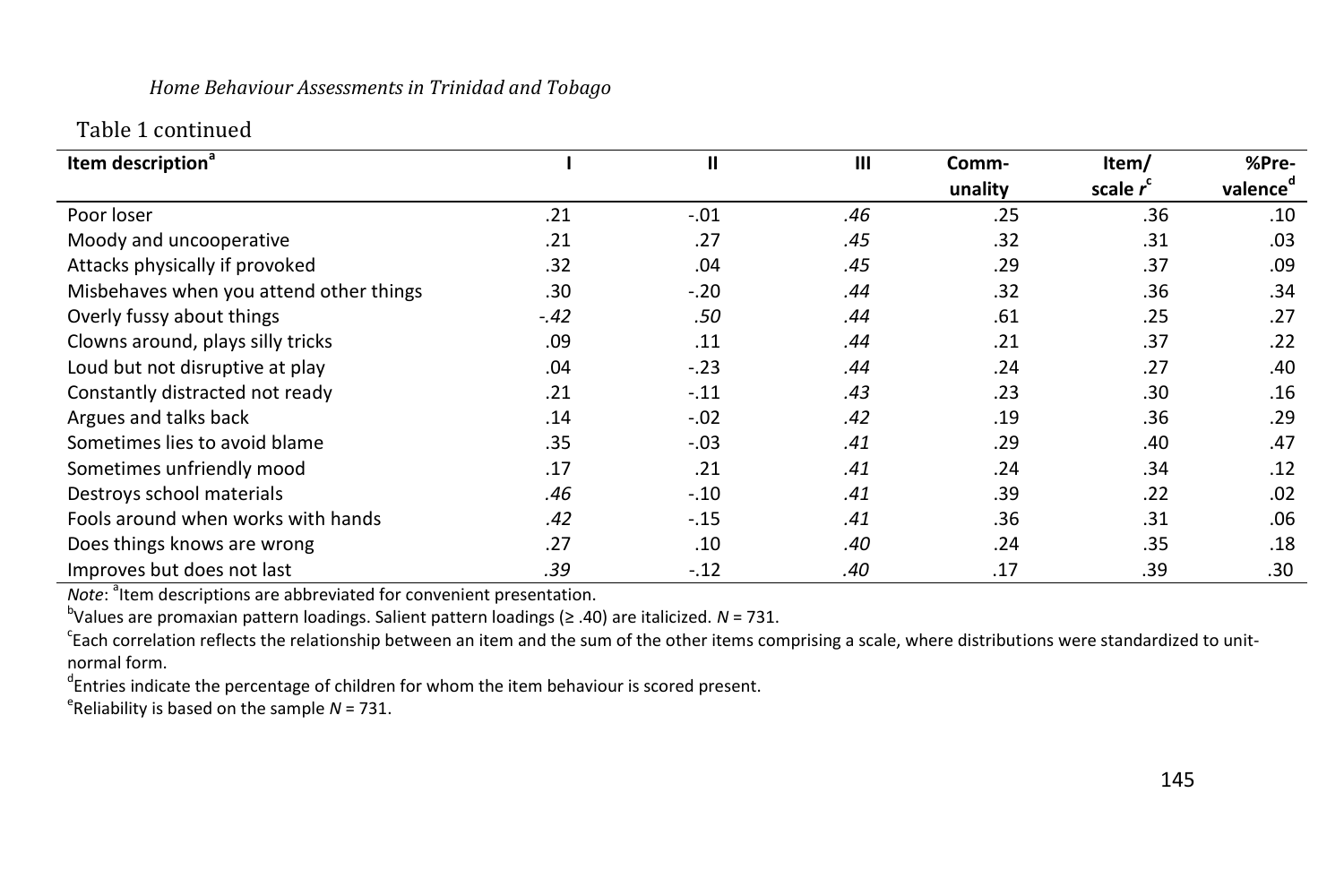| <b>Criterion measure</b>                                                                            | <b>Aggressive</b>                                           | Reticent/<br>Withdrawn | Irascible/Attention-<br><b>Seeking</b>                | %<br><b>Explainable</b><br>variance <sup>a</sup> |  |  |  |  |
|-----------------------------------------------------------------------------------------------------|-------------------------------------------------------------|------------------------|-------------------------------------------------------|--------------------------------------------------|--|--|--|--|
| Adjustment Scales for Children and Adolescents, Trinidad and Tobago scale (teacher rating)          |                                                             |                        |                                                       |                                                  |  |  |  |  |
| Overactivity ( $n = 689$ )                                                                          | .29(7.7)                                                    | $10(5.5)^+$            | $-.14(11.5)$                                          | 88.2                                             |  |  |  |  |
| Underactivity ( $n = 689$ )                                                                         | .15(9.2)                                                    | $.14(-0.1)$            | $.05^{\dagger}$ (2.5) <sup><math>\dagger</math></sup> | 91.1                                             |  |  |  |  |
| Adjustment Scales for Children and Adolescents, Trinidad and Tobago context scales (teacher rating) |                                                             |                        |                                                       |                                                  |  |  |  |  |
| Peer Context Problems ( $n = 689$ )                                                                 | .31(11.2)                                                   | $.08(0.0)^+$           | $-.08(8.6)$ *                                         | 74.5                                             |  |  |  |  |
| Teacher Context Problems ( $n = 689$ )                                                              | .19(2.8)                                                    | $-.08(0.5)*$           | $.01^{\dagger}$ (14.9) <sup>†</sup>                   | 91.7                                             |  |  |  |  |
| Academic Context Problems ( $n = 689$ )                                                             | .37(12.8)                                                   | .03(0.0)               | $-.08(8.2)$ <sup>*</sup>                              | 86.0                                             |  |  |  |  |
|                                                                                                     | Disruptive Behaviour Disorder Rating Scale (teacher rating) |                        |                                                       |                                                  |  |  |  |  |
| Inattention ( $n = 575$ )                                                                           | .36(25.1)                                                   | $.01^+(0.0)^+$         | $-.12(0.8)$                                           | 83.3                                             |  |  |  |  |

# **Table 2.** *Relationships Between ASCA-H Scores and Concurrent Criterion Measures*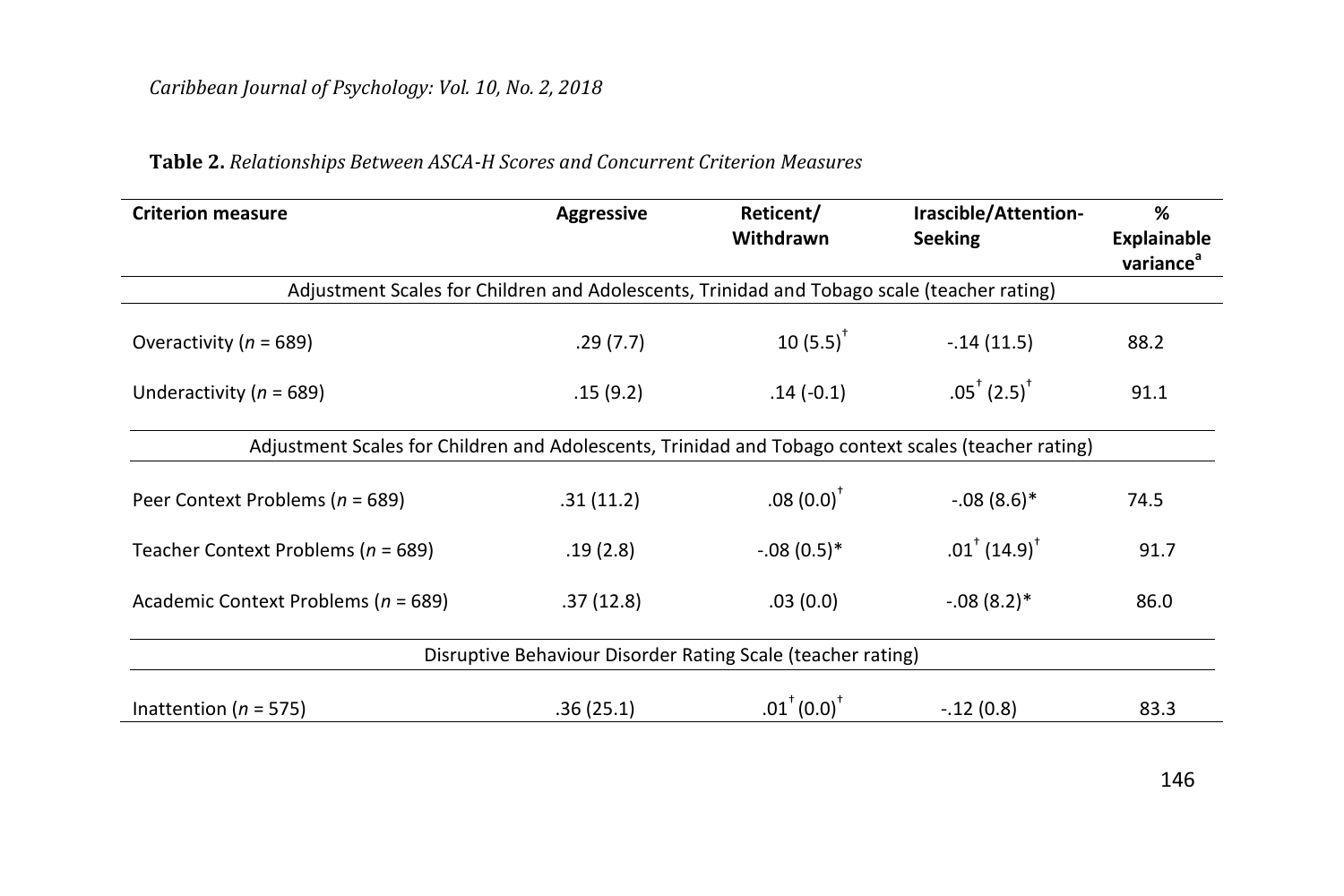## *Home Behaviour Assessments in Trinidad and Tobago*

# Table 2 continued

| <b>Criterion measure</b>                        | <b>Aggressive</b>                        | Reticent/<br>Withdrawn                                                | Irascible/Attention-<br><b>Seeking</b>                   | %<br><b>Explainable</b><br>variance <sup>a</sup> |  |  |  |  |
|-------------------------------------------------|------------------------------------------|-----------------------------------------------------------------------|----------------------------------------------------------|--------------------------------------------------|--|--|--|--|
| Oppositional/Defiant ( $n = 534$ )              | .27(19.0)                                | $.05^{\dagger}$ (0.4) <sup><math>\dagger</math></sup>                 | $-14(16.4)$                                              | 88.9                                             |  |  |  |  |
| Impulsivity/Overactivity ( $n = 531$ )          | .23(16.9)                                | .15(2.4)                                                              | $-.15(2.7)$                                              | 76.7                                             |  |  |  |  |
|                                                 | Oral Reading Fluency (direct assessment) |                                                                       |                                                          |                                                  |  |  |  |  |
| Fall ORF Mean of A & B passages ( $n = 554$ )   | $-.19(1.5)$                              | $-.05^+(1.2)^+$                                                       | $.04^{\dagger}$ (0.0) <sup><math>^{\dagger}</math></sup> | 56.0                                             |  |  |  |  |
| Winter ORF Mean of A & B passages ( $n = 578$ ) | $-.21(0.0)$                              | $-.04^+(3.9)^+$                                                       | $.04^{\dagger}$ (0.0) <sup><math>\dagger</math></sup>    | 58.6                                             |  |  |  |  |
| Spring ORF Mean of A & B passages ( $n = 554$ ) | $-.19(1.5)$                              | $-.05^+(1.2)^+$                                                       | $-.04^+(0.0)^+$                                          | 56.0                                             |  |  |  |  |
|                                                 |                                          | Learning Behaviours Scale (teacher rating), Trinidad and Tobago scale |                                                          |                                                  |  |  |  |  |
| Strategy/Flexibility ( $n = 705$ )              | $-.29(7.5)$                              | $-.05^+(0.0)^+$                                                       | $.09(5.6)$ *                                             | 71.8                                             |  |  |  |  |
| Competence Motivation ( $n = 705$ )             | $-.32(10.0)$                             | $.12(5.5)^{T}$                                                        | $.05^{\dagger}$ (8.6) <sup><math>\dagger</math></sup>    | 95.4                                             |  |  |  |  |

*Note*. Nonparenthetical entries are Pearson product moment correlations. Parenthetical entries indicate the percentage of variance in the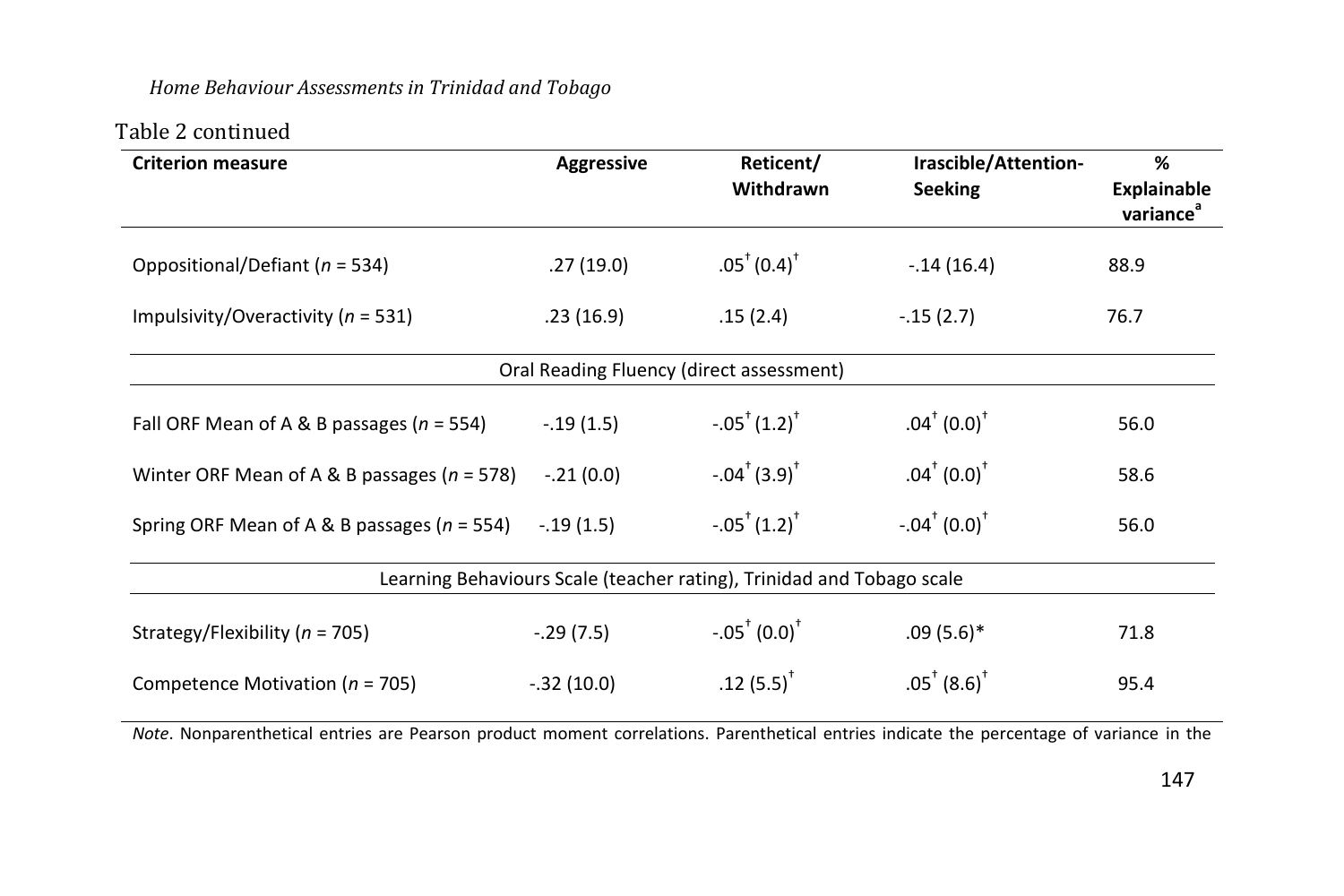### *Caribbean Journal of Psychology: Vol. 10, No. 2, 2018*

## Table 2 continued

| <b>Criterion measure</b> | <b>Aggressive</b> | Reticent/<br>Withdrawn | Irascible/Attention-<br><b>Seeking</b> | %<br>Explainable<br>variance |
|--------------------------|-------------------|------------------------|----------------------------------------|------------------------------|
|                          | .<br>.            | .                      |                                        |                              |

respective criterion measure scores between children within classrooms that is accounted for by a given ASCA-H scale score. Values equal 1 reduction in the intraclass correlation (100) as estimated via hierarchical linear modeling. Each two-level random coefficients model entered a given ASCA-H scale as the covariate. Correlations and fixed effects associated with ASCA-H scales are significant statistically at *p* < .01 unless indicated † (nonsignificant). ASCA = Adjustment Scales for Children and Adolescents, ORF = Oral Reading Fluency, ADH = Attention Deficit and Hyperactivity disorder.

<sup>a</sup>Total percentage of potentially explainable variance between children within classrooms. Values equal 1 – intraclass correlation (100), where the intraclass correlation was estimated via hierarchical linear modeling. Each two-level, unconditional means model applied random intercepts for classrooms, where the random effect was significant at  $p < .001$ .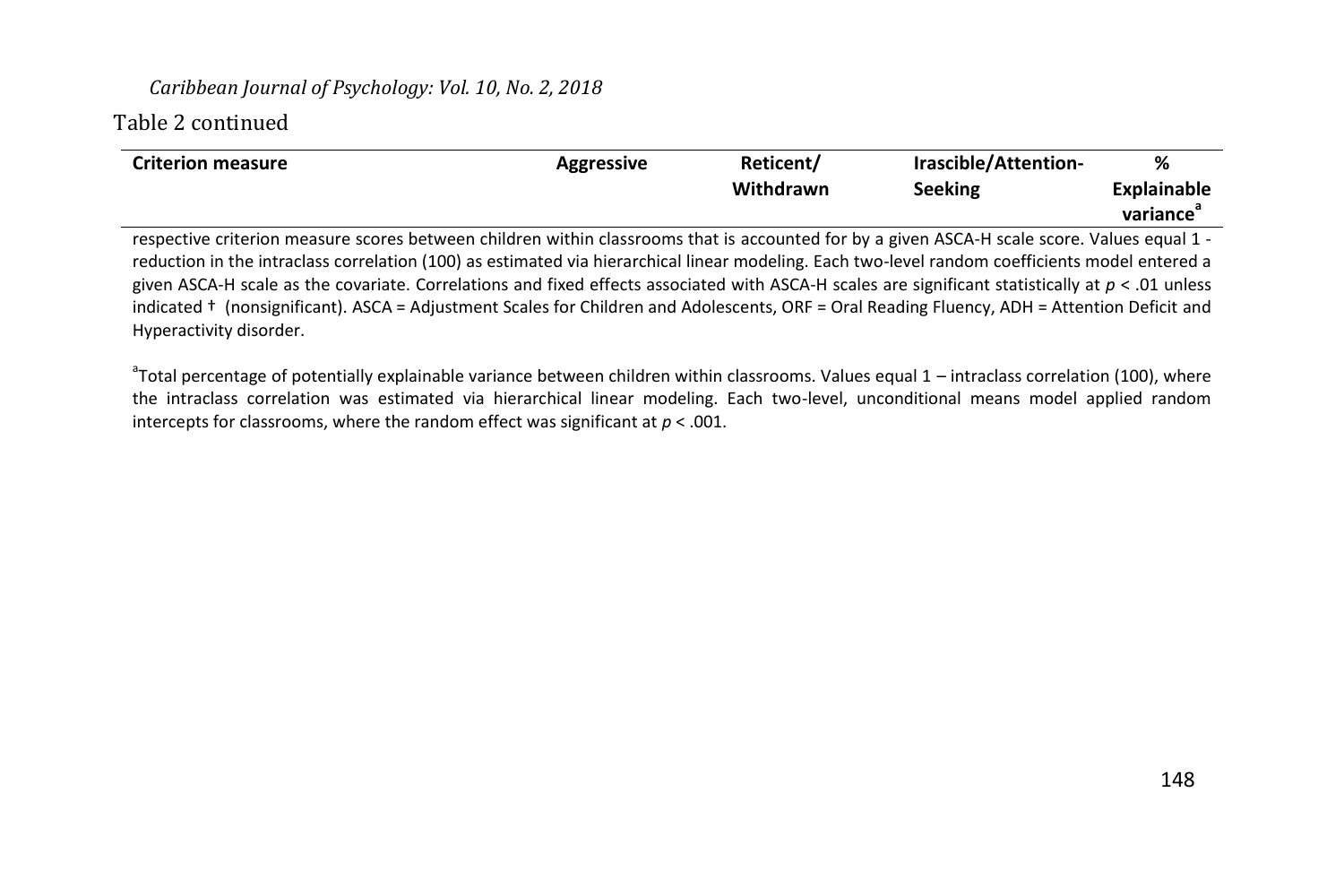|        |                                           | <b>Aggressive</b> |                 | Reticent/<br>Withdrawn     |                  |              | Irascible/Attention<br>-Seeking |
|--------|-------------------------------------------|-------------------|-----------------|----------------------------|------------------|--------------|---------------------------------|
| Gender |                                           | M                 | (SD)            | М                          | (SD)             | M            | (SD)                            |
| Male   | $(n = 52)$ 51.4<br>Female $(n = 57)$ 50.3 |                   | (9.4)<br>(9.8)  | Infant 1<br>53.4<br>49.7   | (10.9)<br>(12.1) | 50.0<br>50.7 | (10.5)<br>(10.5)                |
| Male   | $(n = 52)$ 51.5<br>Female $(n = 52)$ 49.4 |                   | (9.1)<br>(8.6)  | Infant 2<br>52.4<br>55.0   | (10.3)<br>(10.4) | 48.0<br>52.3 | (9.5)<br>(11.2)                 |
| Male   | $(n = 52)$ 52.3<br>Female $(n = 45)$ 47.4 |                   | (11.0)<br>(8.4) | Standard 1<br>50.4<br>51.8 | (8.9)<br>(9.8)   | 49.9<br>49.7 | (9.9)<br>(11.3)                 |
| Male   | $(n = 52)$ 51.4<br>Female $(n = 60)$ 48.0 |                   | (9.6)<br>(9.3)  | Standard 2<br>51.8<br>49.7 | (9.1)<br>(9.1)   | 48.4<br>50.7 | (9.1)<br>(10.1)                 |
| Male   | $(n = 50)$ 50.5<br>Female $(n = 51) 50.7$ |                   | (11.7)<br>(9.2) | Standard 3<br>47.4<br>47.4 | (9.8)<br>(9.1)   | 48.4<br>51.3 | (9.4)<br>(9.8)                  |
| Male   | $(n = 51)$ 49.0<br>Female $(n = 52)$ 47.8 |                   | (9.5)<br>(14.4) | Standard 4<br>47.7<br>48.5 | (9.4)<br>(9.0)   | 49.7<br>50.6 | (8.9)<br>(10.8)                 |
| Male   | $(n = 48)$ 51.3<br>Female $(n = 51)$ 50.4 |                   | (8.6)<br>(9.0)  | Standard 5<br>47.3<br>47.3 | (9.5)<br>(8.7)   | 49.6<br>49.0 | (10.0)<br>(9.0)                 |

**Table 3.** *Mean Population Distribution by Gender and Grade Level in Trinidad and Tobago*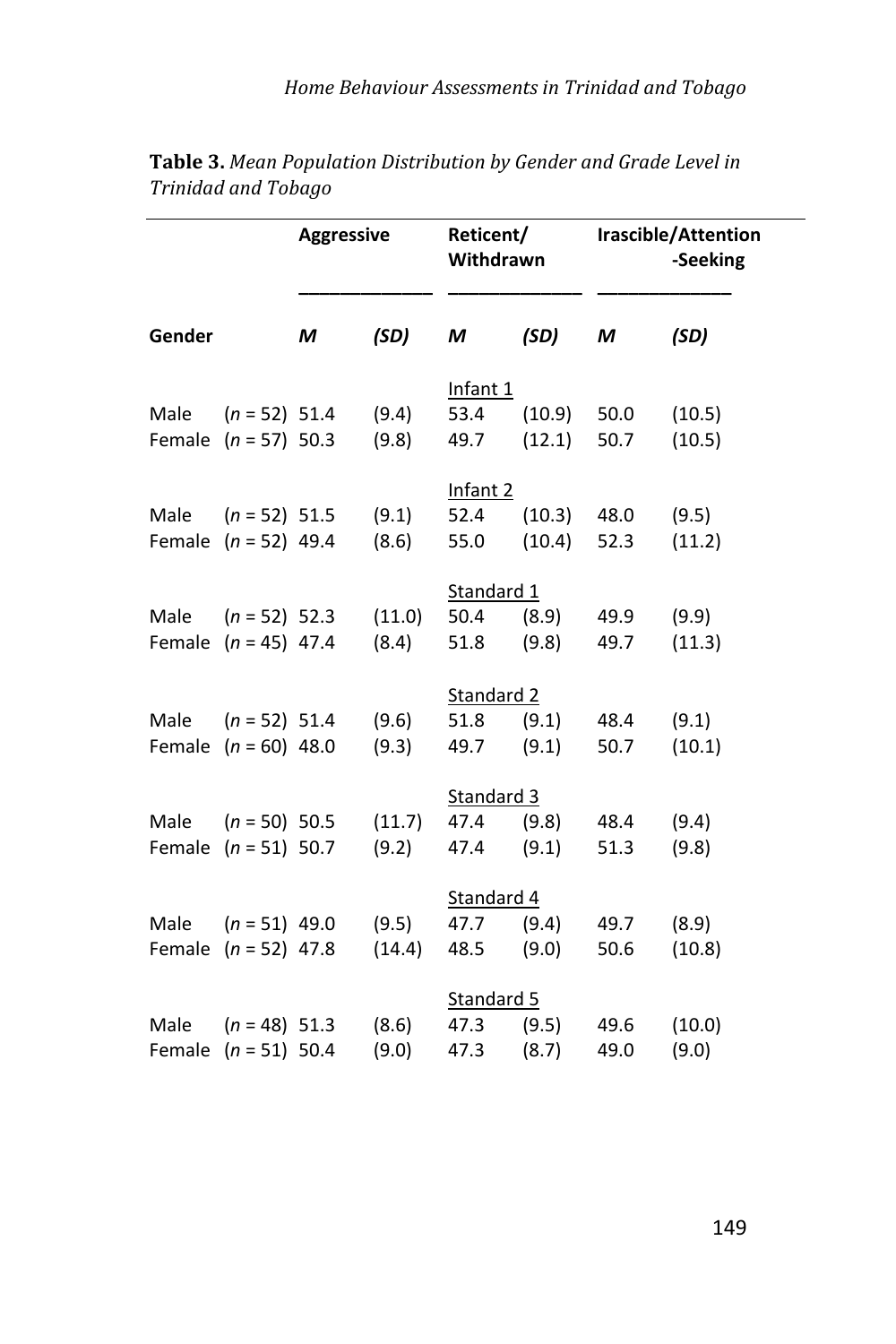|                      | <b>Aggressive</b> |               | Reticent/<br>Withdrawn |        |      | Irascible/Attention<br>-Seeking |  |
|----------------------|-------------------|---------------|------------------------|--------|------|---------------------------------|--|
| Gender               | М                 | (SD)          | М                      | (SD)   | M    | (SD)                            |  |
|                      |                   |               | African descent        |        |      |                                 |  |
| Male ( $n = 133$ )   | 51.1              | (9.4)         | 50.3                   | (9.9)  | 47.4 | (9.2)                           |  |
| Female ( $n = 136$ ) | 50.6              | (11.2)        | 51.7                   | (10.3) | 49.1 | (9.9)                           |  |
|                      |                   |               | East Indian descent    |        |      |                                 |  |
| Male ( $n = 136$ )   | 50.6              | (10.8)        | 48.5                   | (9.3)  | 50.0 | (9.2)                           |  |
| Female ( $n = 142$ ) | 46.6              | (9.2)         | 47.6                   | (10.0) | 52.8 | (9.8)                           |  |
|                      |                   | Mixed descent |                        |        |      |                                 |  |
| Male ( $n = 78$ )    | 52.2              | (8.5)         | 52.1                   | (11.0) | 50.2 | (10.0)                          |  |
| Female ( $n = 78$ )  | 50.3              | (8.8)         | 51.2                   | (9.5)  | 50.9 | (11.4)                          |  |

| Table 4. Mean Population Distribution by Gender and Ethnicity in |  |  |
|------------------------------------------------------------------|--|--|
| Trinidad and Tobago                                              |  |  |

#### **Discussion**

The central purpose of this article is the introduction and demonstration of an advanced approach to factor analysis and measurement scaling. In the process, we focused on a new measuring device intended for application with parents of school children in Trinidad and Tobago. In a sense, the article has dual purposes, the primary being the methodological demonstration and the secondary the discoveries regarding the new measure. Thus our discussion is presented in two parts. The first part pertains to the measurement device under development and shows how this work can be understood within the context of extant research and practice. The second part recounts and reflects on the introduced methodology.

### *The Measure*

Research that provides evidence for the reliability and validity of a new instrument should examine the results in the light of expiating theoretical and empirical literature. The present results of a scale with three dimensions: Reticent/Withdrawn, Attention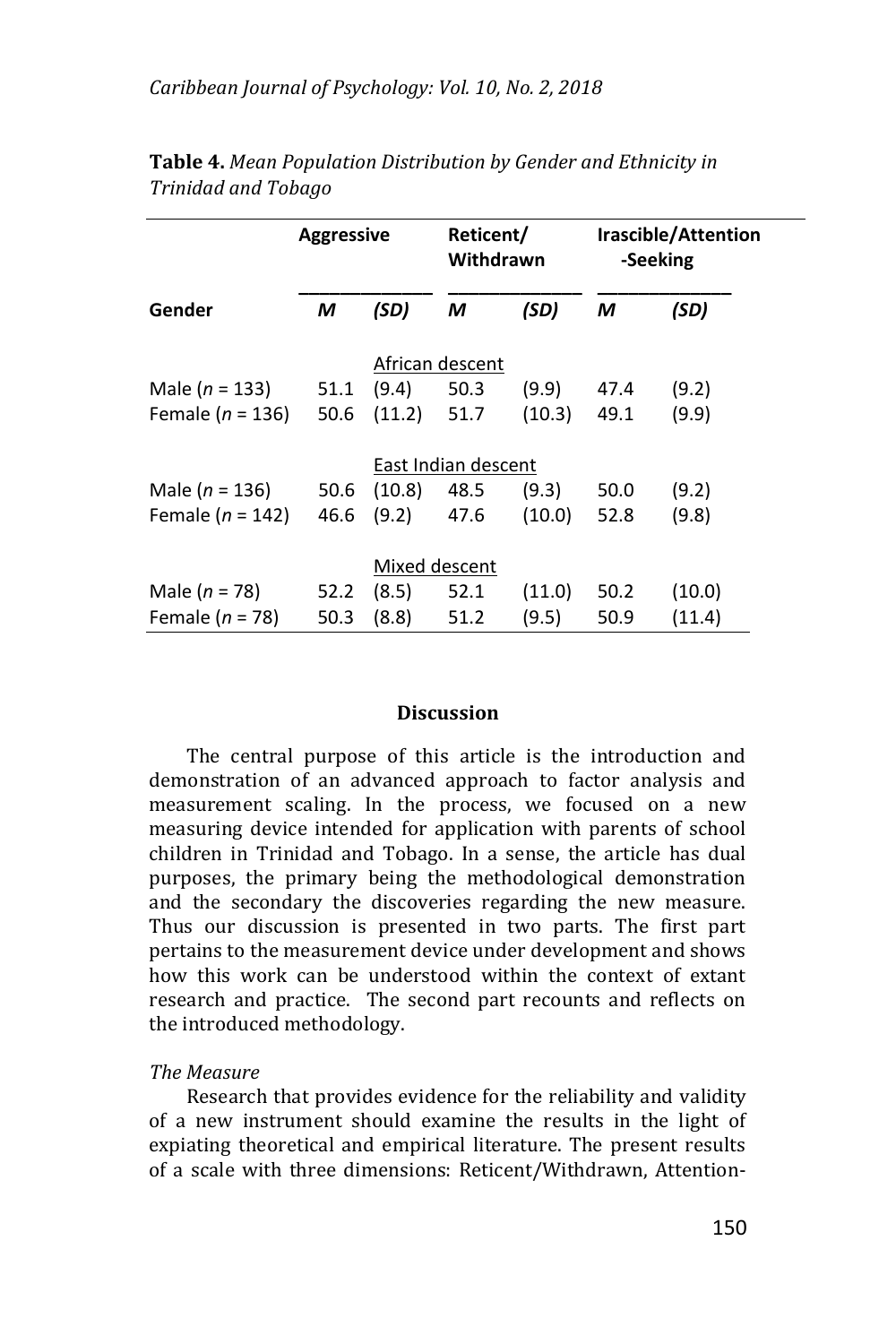Seeking, and Aggressive, do reflect elements of the robust internalizing/externalizing pattern described in the introduction. Correlations with other scales suggested some convergent validity, with Aggressive positively correlating with the DBDRS indicators of Inattention, Oppositional/Defiant, Impulsivity/Overactivity, and the ASCA Overactivity measure. Though the correspondence with ASCA teacher ratings was generally low, that was not surprising as parents and teachers have the opportunity to observe the child in different settings and many behaviours are context-specific (Dinnebeil et al., 2013; Hartley, Zakriski, & Wright, 2011; Lane, Paynter, & Sharman, 2013). This result supports the idea that in order to adequately assess and design effective interventions for students with behavioural difficulties, consideration of information from multiple sources is needed (Rescorla et al., 2014). Rather than looking for disagreement between parents and teachers, it might instead be beneficial to note children whose behaviours have been flagged by both. Thus, the number of settings in which behavioural difficulties are noted as well as the variety of contexts in which behavioural difficulties are apparent may both be clinically significant (Dirks, De Los Reyes, Briggs-Gowan, Cella, & Wakschlag, 2012). As problem behaviours are contextually-based phenomena, this number is likely to be small. In the current study sample, the number of children identified by both parents and teachers as exhibiting behavioural difficulties was approximately 3%, a value reminiscent of that segment of the normative population beyond the 2nd *SD* above the mean.

When comparing parent and teacher ratings, it is also important to consider that the degree to which they differ may also depend on the nature of the behaviour being observed. For instance, there is some evidence that cross-informant agreement between teachers and parents tends to be lower when rating internalizing constructs rather than externalizing constructs (Lambert, Knight, Taylor, & Newell, 1992). Additionally, studies suggest that externalizing problems are more directly related to impacts on academic achievement than are internalizing problems (Nelson, Benner, Lane, & Smith, 2004), which may help to account for the lack of demonstrated association with academic achievement for Reticent/Withdrawn.

There are also important implications for child development as we explore age and gender differences. Prior research on the teacher-rating ASCA with Trinidadian students found that students of East Indian descent and males had higher scores on aggressive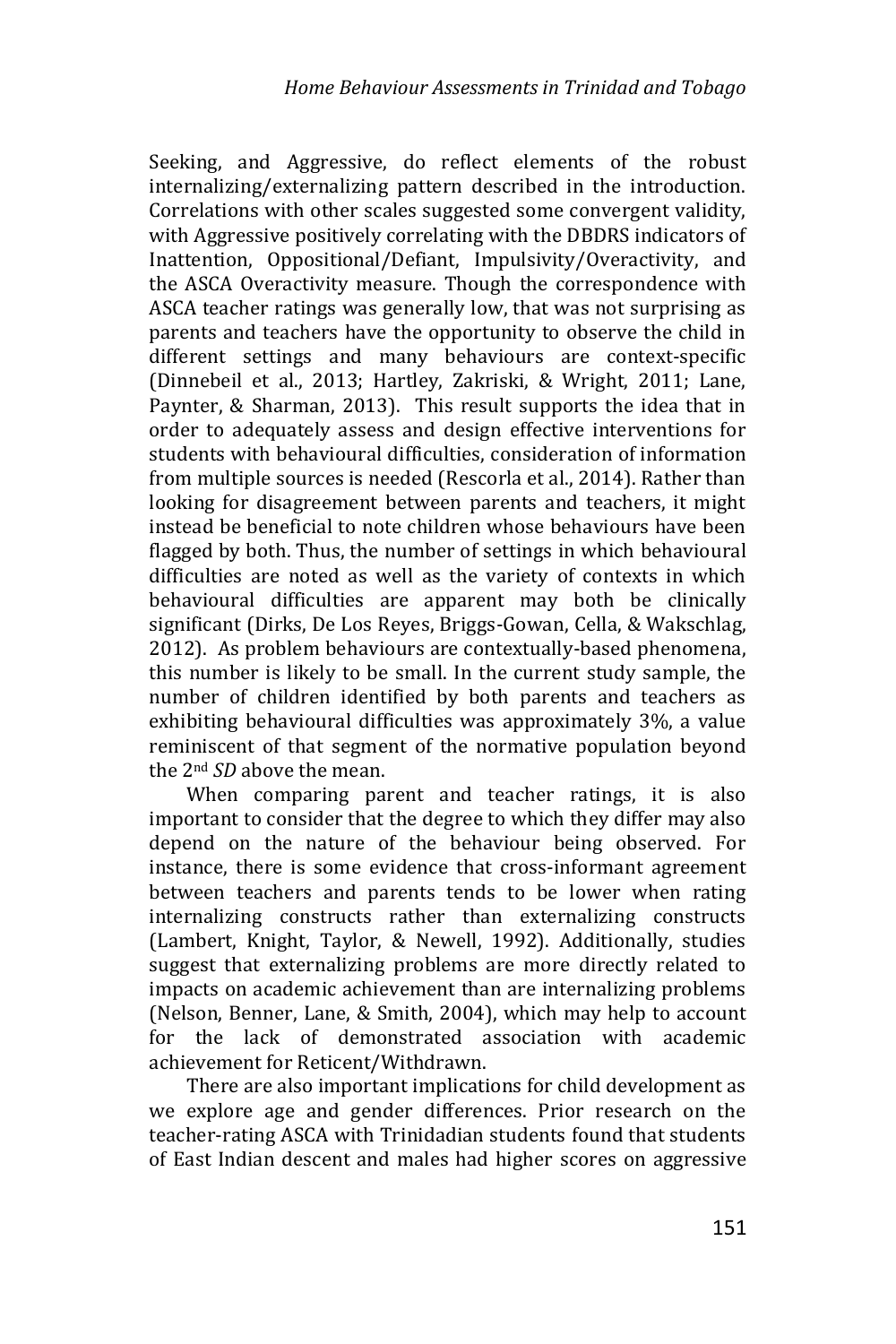syndromes and younger students displayed more avoidant and oppositional defiant problems (Grim, 2002). The current investigation suggested a similar gender effect for the ASCA-H Aggressive syndrome, a similar ethnic effect for the Irascible/Attention-Seeking syndrome, and age effect for Reticent/Withdrawn. Caution should be taken in interpreting these results as this study was not designed to explore the causes of age, gender, or ethnic differences in depth. For example, although the gender effect for Aggressive syndrome was not unexpected, as research indicates that school-age boys tend to have more aggression-related behaviour problems than girls (Beaman, Wheldall, & Kemp, 2006, Bertrand & Pan 2013), there is also research that concludes that girls simply express their aggression differently (Bjorkqvist, Lagerspetz, & Kaukiainen, 1992). Indeed there are many types of aggression (e.g., indirect, physical, social, relational), and extant literature suggests that possible gender biases may be inherent in behavioural scales including or excluding items representing certain of those types (Bjorkqvist & Niemela, 1992; Crick & Grotpeter, 1995). Differential results related to demographics would be a recommended area of future research.

## *The Methodology*

ASCA-H was standardized for use with children in Trinidad and Tobago using an exploratory multidimensional IRT technique. While traditional factor analysis uses one source of information, FIFA relies on two kinds of information: the relationship between items (correlation matrix) and the pattern of responses from the informant about the child. This is a neat solution to the problem of a large number of items that is common to instruments that are intended to measure multiple dimensions of child behaviours. Large correlation matrices typically mean that various sets of items will tend to predict perfectly the responses to other items. That circumstance effectively precludes the basic mathematics required for factor analysis (Morrison, 1976). The Bock, Gibbons, & Muraki (1988) method of smoothing a tetrachoric correlation matrix, inherent in the FIFA procedure viewed here, produces a workable correlation matrix. Moreover, the tetrachoric correlations themselves are important features of the FIFA procedure because they prevent the spurious and inaccurate factors commonly associated with ordinary Pearson product-moment correlations when applied with dichotomous item response data (Bock et al., 1988; Waller, 2001).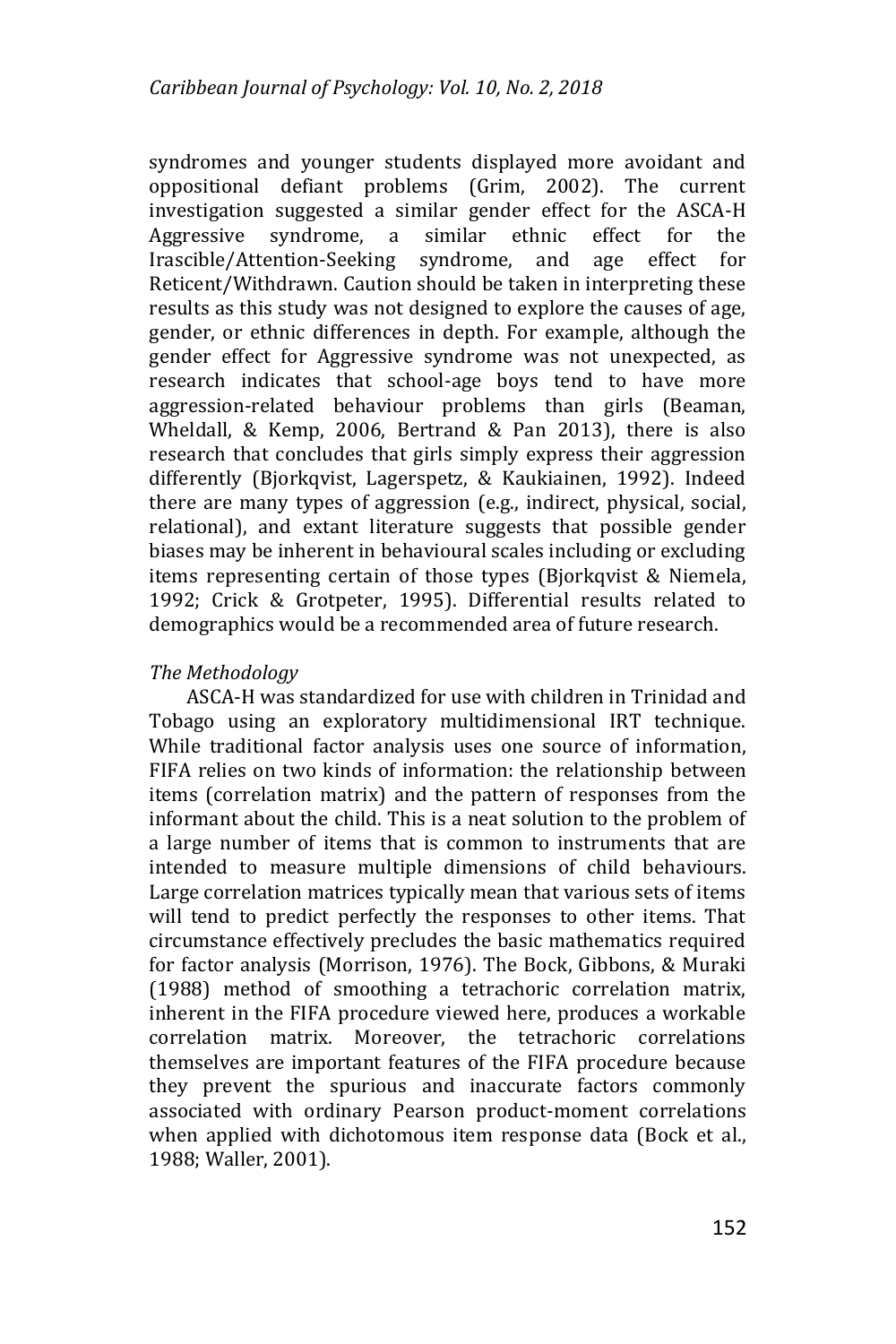Where the focus of this article was exploratory multidimensional IRT, the same solutions for large numbers of dichotomous items are available for confirmatory multidimensional IRT. Ordinary confirmatory factor analysis is usually not computationally feasible with such large numbers of items and has led to numerous attempts to work around the problem (Bandalos, 2002; Hall, Snell, & Singer Foust, 1999; Hau & Marsh, 2004; Little, Cunningham, Shahar, & Widaman, 2002; Sass & Smuth, 2006; Thompson & Melancon, 1996; Wilkinson, 2007). The work-arounds are essentially forced to abandon any factor analysis based on the original items of interest. However, full information factor analysis is perfectly suited for confirmatory work as well as the exploratory work demonstrated in this article, and such confirmatory work would be an important next step in assessing the construct stability of the ASCA-H in Trinidad and Tobago. Such confirmatory FIFA would require another large independent sample.

Perhaps just as important as the choice of the correct type of factor analysis for the Trinidad and Tobago data, were the steps that preceded factor analysis. Specifically, Fabrigar et al. (1999) have emphasized the importance of beginning with a large representative sample; that is, representative of the focal population or nation. That is why we began with a stratified random sample of the elementary school population instead of a sample of convenience. Additionally, Goldberg and Velicer (2006) stressed the importance of preliminary procedures to estimate the general range of the number of factors that might be extracted from a given correlation matrix. Here we applied the MAP method to guide the factor analytic procedure (Velicer, 1976). This procedure is designed to reduce the likelihood that the researcher would be led to overestimate the number of viable factors.

The ability to implement the exploratory FIFA method is not restricted to one software program. TESTFACT was chosen here because of the availability of extensive documentation and examples, and because it performs the exact analyses required for our problem solution. It also spares the researcher the complexity of mastering a larger multi-purpose program. TESTFACT carries the process all the way through resolving dimensionality, item calibration, scaling, and scoring. Another program, IRTPRO (Cai, Thissen, & duToit, 2011) offers an exploratory FIFA procedure that was similarly based on Bock et al. (1988) for multidimensional dichotomous items. The flexmirt program (Cai, 2013) and the R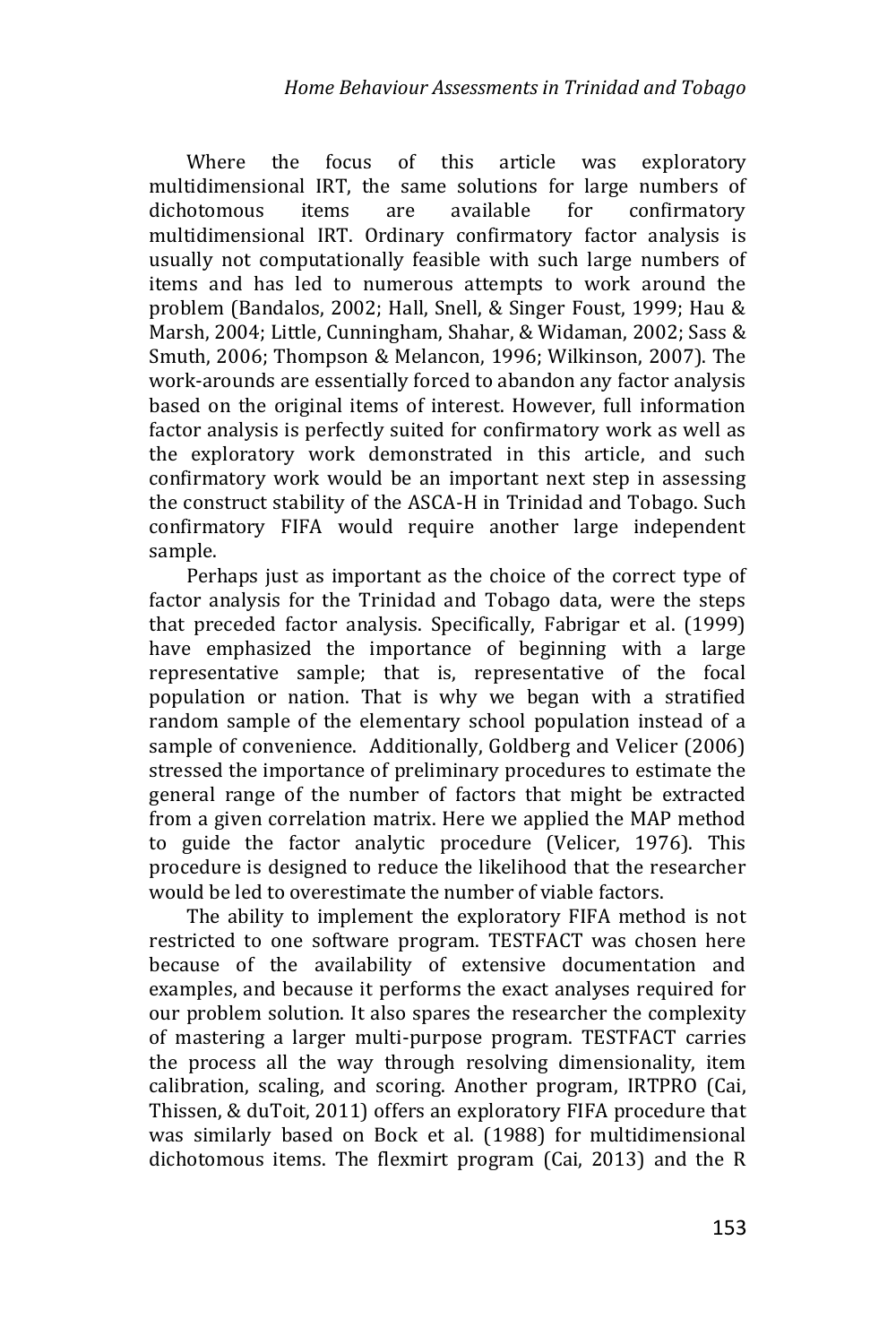package 'mirt' (Chalmers, 2012) also provide procedures capable of implementing these methods.

### **Conclusion**

This study was limited by the instruments and measures available for the Trinidad and Tobago data collection, where the ASCA-H was the only parent rating scale and the ORF the only measure of academic achievement. As the low correspondence between teacher and parent ratings is common, it is difficult to establish whether the discrepancies are due to the differing demands of the relationships (child/teacher or child/parent) or different behaviours manifesting in different environmental contexts (school or home), or whether the correlations might be higher using another criterion scale. A future investigation would enhance the criterion validity by including other parental rating measures in order to determine whether the ASCA-H measures the same psychological adjustment constructs, and additional standardized academic measures to further inform validity analyses for academic achievement. Since the size of the national sample and large number of items in the studied instrument precluded division of the sample to enable subsequent confirmatory factor analysis, future research should also include an independent validation sample and confirmatory IRT procedure.

ASCA-H is the only available, contextually-based, parent rating scale for child problem behaviours in Trinidad and Tobago (Carrington-Blaides & Ramoutar, 2017). Our study aids in establishing the dimensionality, validity, and reliability of the ASCA-H for assessing children's problem behaviours in a home context by utilizing a large nationally representative sample, appropriate modern methodology, and an analysis in conjunction with other instruments established for application in Trinidad and Tobago.

## **About the Authors**

*Jessica L. Chao*, Graduate School of Education, University of Pennsylvania [\(jec@gse.upenn.edu\)](mailto:jec@gse.upenn.edu)

*Paul A. McDermott*, Graduate School of Education, University of Pennsylvania [\(paulmcd@gse.upenn.edu\)](mailto:paulmcd@gse.upenn.edu)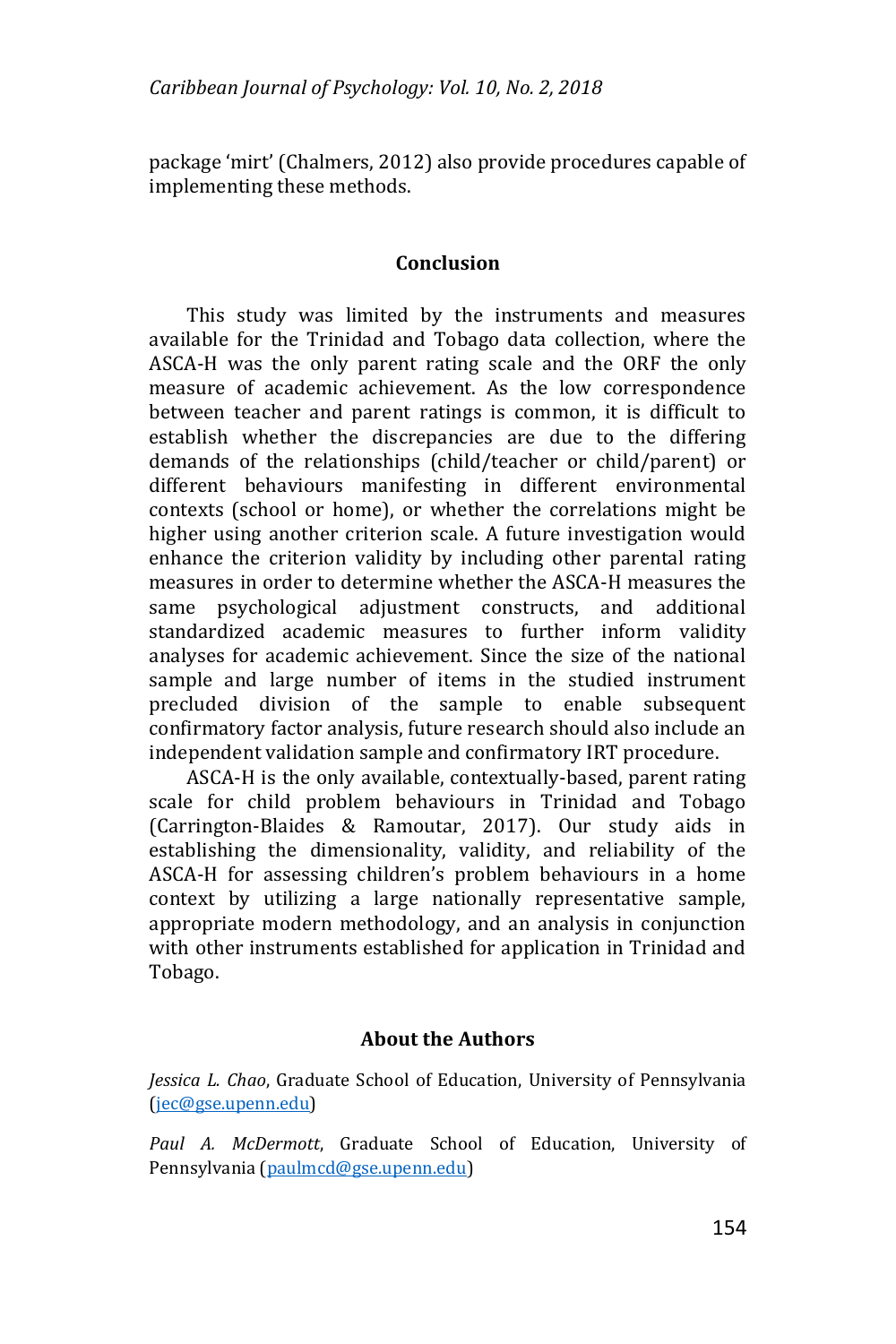*Marley W. Watkins*, Department of Educational Psychology, Baylor University [\(Marley\\_Watkins@baylor.edu\)](mailto:Marley_Watkins@baylor.edu)

*Michael J. Rovine*, Graduate School of Education, University of Pennsylvania [\(mrovine@upenn.edu\)](mailto:mrovine@upenn.edu)

*Anna Rhoad-Drogalis*, Crane Center for Early Childhood Research and Policy, The Ohio State University [\(Rhoad-Drogalis.1@osu.edu\)](mailto:Rhoad-Drogalis.1@osu.edu)

*Frank C. Worrell*, Graduate School of Education, University of California, Berkeley [\(frankc@berkeley.edu\)](mailto:frankc@berkeley.edu)

*Tracey E. Hall*, Center for Applied Special Technology, Wakefield, MA (thall@cast.org).

### **References**

- Achenbach, T. M., & Rescorla, L. A. (2001). *Manual for the ASEBA school-age forms & profiles: An integrated system of multiinformant assessment*. University of Vermont. Research Center for Children, Youth & Families, Burlington, VT.
- Achenbach, T. M., McConaughy, S. H., & Howell, C. T. (1987). Child/adolescent behavioral and emotional problems: Implications of cross-informant correlations for situational specificity. *Psychological Bulletin, 101,* 213–232. doi:10.1037/0033-2909.101.2.213
- Achenbach, T. M., Rescorla, L. A., & Ivanova, M. Y. (2012). International epidemiology of child and adolescent psychopathology I: diagnoses, dimensions, and conceptual issues. *Journal of the American Academy of Child & Adolescent Psychiatry*, *51*(12), 1261-1272. doi: 10.1016/j.jaac.2012.09.010
- American Psychiatric Association. (1987). *Diagnostic and statistical manual of mental disorders* (3rd ed., text rev.). Washington, DC: Author.
- Atilola, O. (2015). Cross-cultural child and adolescent psychiatry research in developing countries. *Global Mental Health*, 2, e5. doi:10.1017/gmh.2015.8
- Bandalos, D. L. (2002). The effects of item parceling on goodnessof-fit and parameter estimate bias in structural equation modeling. *Structural Equation Modeling*, *9*(1), 78-102. doi: 10.1207/S15328007SEM0901\_5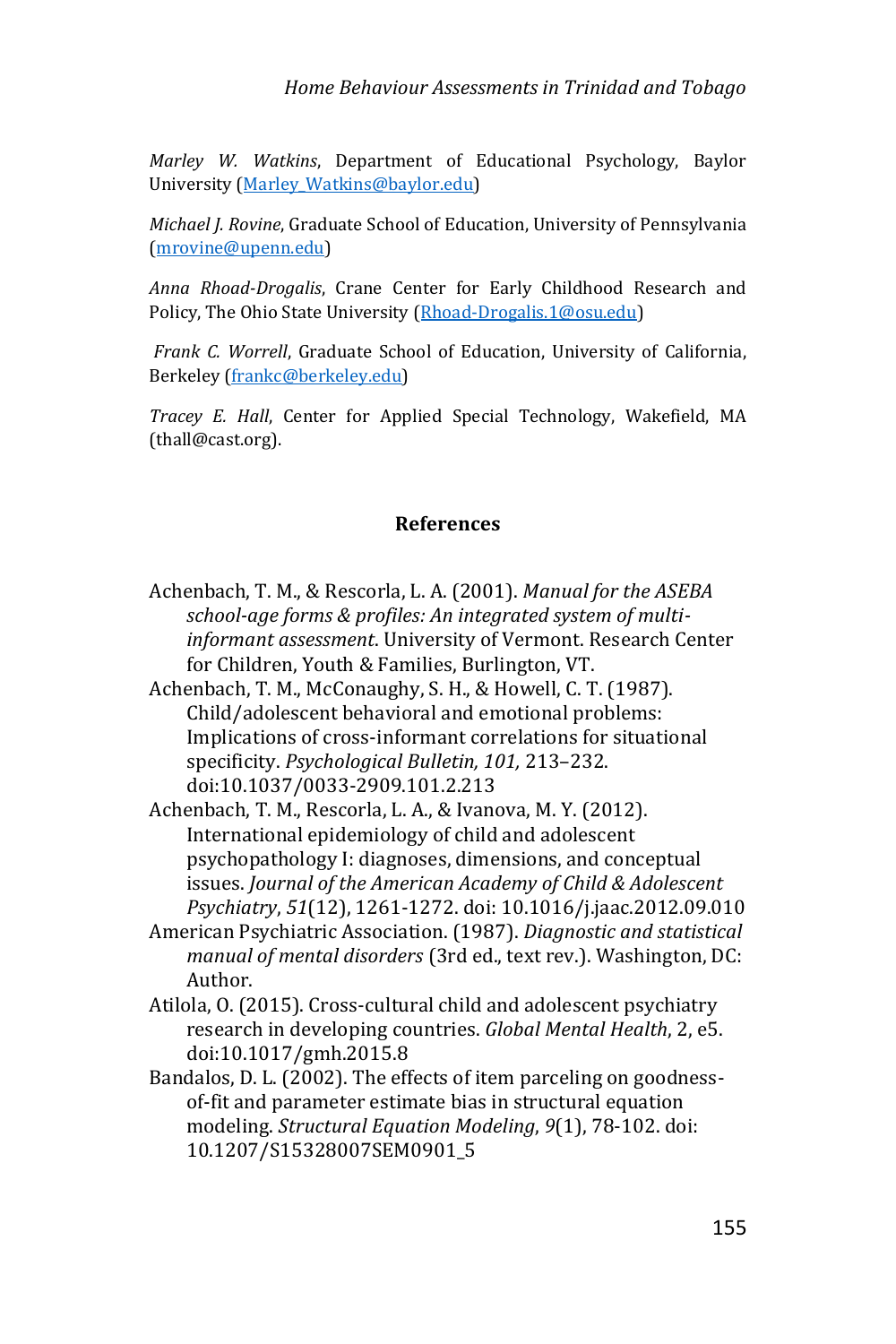- Barrow, C. (2008). Early childhood in the Caribbean. *Working papers in early childhood development*, No. 47. The Hague, The Netherlands: Bernard van Leer Foundation. Retrieved from: <https://eric.ed.gov/?id=ED522741>
- Beaman, R., Wheldall, K., & Kemp, C. R. (2006). Recent research on troublesome classroom behavior: A review. *Australasian Journal of Special Education, 31*(1), 45-60. doi: 10.1080/10300110701189014
- Bernstein, I. H. & Teng, G. (1989). Factoring items and factoring scales are different: Spurious evidence for multidimensionality due to item categorization. *Psychological Bulletin, 105*(3)*,* 467- 477. doi: 10.1037/0033-2909.105.3.467
- Bertrand, M. & Pan, J. (2013). The trouble with boys: Social influences and the gender gap in disruptive behavior. *American Economic Journal: Applied Economics, 5*(1), 32-64. Retrieved from<http://www.jstor.org/stable/43189418>
- Bjorkqvist, K., Lagerspetz, M. J. & Kaukiainen, A. (1992). Do girls manipulate and boys fight? Developmental trends in regard to direct and indirect aggression, *Aggressive Behaviour, 18*(2)*,*  117-127. doi: 10.1002/1098-2337(1992)18:2<117::AID-AB2480180205>3.0.CO;2-3
- Bjorkqvist, K. & Niemela, P. (1992). New trends in the study of female aggression. In K. Bjorkqvist and P. Niemela (Eds.), *Of mice and women: Aspects of female aggression* (pp 3-16). Academic Press; San Diego, CA.

Bock, R. D., & Aitkin, M. (1981). Marginal maximum likelihood estimation of item parameters: Application of an EM algorithm. *Psychometrika, 46*(4), 443-459. doi: 10.1007/BF02293801

- Bock, D., Gibbons, R., & Muraki, E. (1988). Full-information item factor analysis. *Applied Psychological Measurement, 12*(3), 261- 280. doi:10.1177/014662168801200305
- Cai, L. (2013). flexMIRT: A numerical engine for flexible multilevel multidimensional item analysis and test scoring (Version 2.0) [Computer software]. Chapel Hill, NC: Vector Psychometric Group.
- Cai, L., Thissen, D., and du Toit, S. H. C. (2011). IRTPRO for Windows [Computer Software]. Lincolnwood, IL: Scientific Software International.
- Canivez, G. L., & Beran, T. N. (2009). Adjustment Scales for Children and Adolescents: Factorial validity in a Canadian sample. *Canadian Journal of School Psychology, 24*(4), 284–302. doi:10.1177/0829573509344344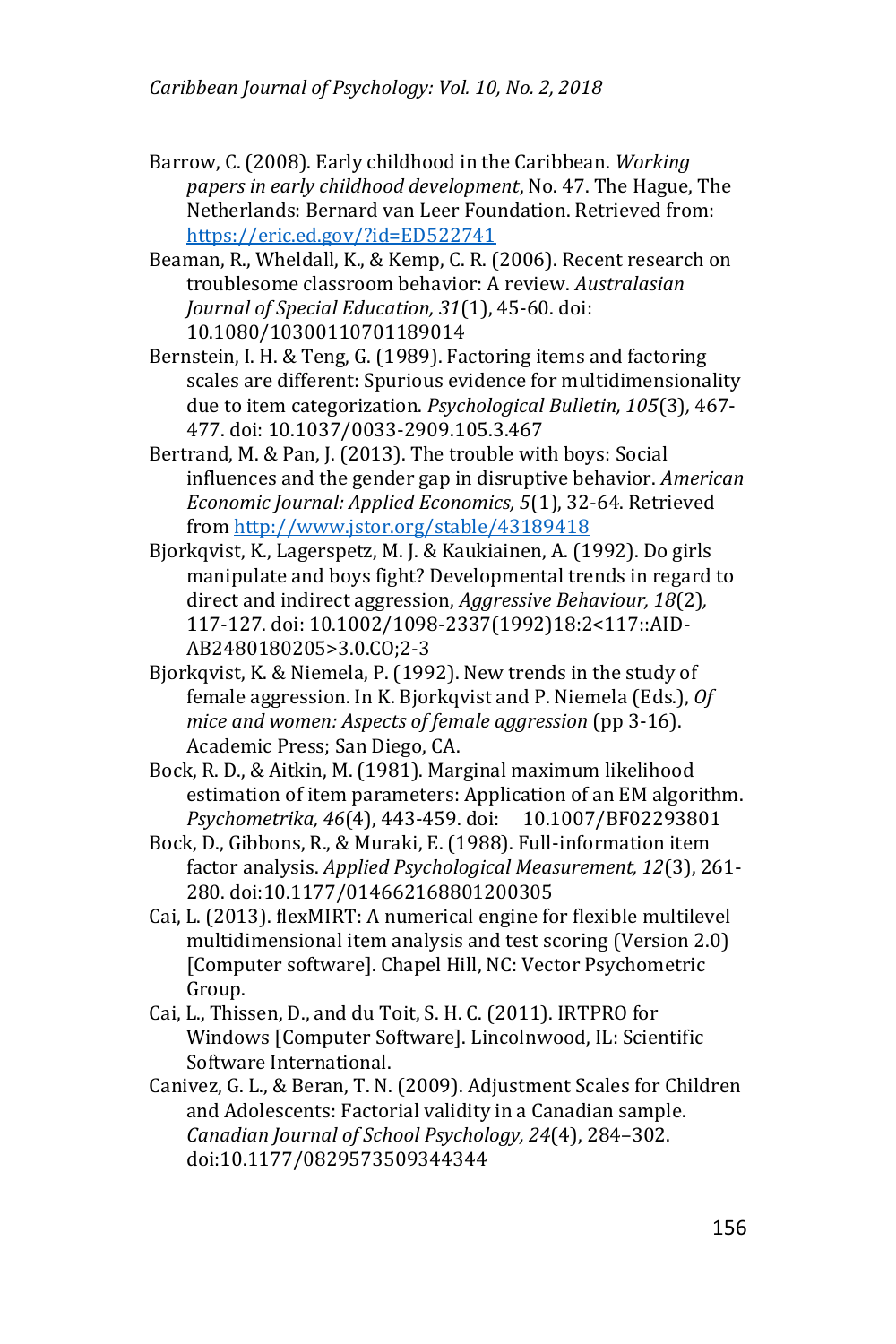- Canivez, G. L., & Beran, T. N. (2011). Learning Behaviors Scale and Canadian youths: Factorial validity generalization and comparisons to the U.S. standardization sample. *Canadian Journal of School Psychology*, *26*(3), 193–208. doi:10.1177/0829573511416440
- Canivez, G. L., & Bohan, K. J. (2006). Adjustment Scales for Children and Adolescents and Native American Indians: Factorial validity generalization for Yavapai Apache youths. *Journal of Psychoeducational Assessment, 24*(4), 329–341. doi:10.1177/0734282906291397
- Canivez, G. L., & Sprouls, K. (2005). Assessing the construct validity of the Adjustment Scales for Children and Adolescents. *Journal of Psychoeducational Assessment, 23*(1), 3–14. doi:10.1177/073428290502300101
- Canivez, G. L., & Sprouls, K. (2010). Adjustment Scales for Children and Adolescents: Factorial validity generalization with Hispanic/Latino youths. *Journal of Psychoeducational Assessment, 28*(3), 209–221. doi:10.1177/0734282909349213
- Canivez, G. L., Willenborg, E., & Kearney, A. (2006). Replication of the Learning Behaviors Scale factor structure with an independent sample. *Journal of Psychoeducational Assessment, 24*(2)*,* 97–111. doi:10.1177/0734282905285239
- Carrington-Blaides, E. & Ramoutar, A. S. (2017). Prevalence estimates of behavior problems in primary schools in Trinidad and Tobago: A baseline inquiry. In C. Bissessar (Ed.), *Assessing the current state of education in the Caribbean*. Hershey, PA: IGI Global.
- Central Intelligence Agency. (2014). *The world factbook, 2013-2014, Trinidad and Tobago*. Retrieved from [https://www.cia.gov/library/publications/the-world](https://www.cia.gov/library/publications/the-world-factbook/index.html)[factbook/index.html](https://www.cia.gov/library/publications/the-world-factbook/index.html)
- Chalmers, R. P. (2012). mirt: A Multidimensional Item Response Theory Package for the R Environment. *Journal of Statistical Software*, *48*(6), 1-29. [doi:10.18637/jss.v048.i06](http://dx.doi.org/10.18637/jss.v048.i06)
- Chao, J. L., McDermott, P. A., Watkins, M. W., Drogalis, A. R., Worrell, F. C., & Hall, T. E. (in press). The Learning Behaviors Scale: National standardization in Trinidad and Tobago*. International Journal of School & Educational Psychology*. doi: 10.1080/21683603.2016.1261055
- Conners, C. K., Sitarenios, G., Parker, J. D., & Epstein, J. N. (1998). The revised Conners' Parent Rating Scale (CPRS-R): Factor structure, reliability, and criterion validity. *Journal of Abnormal*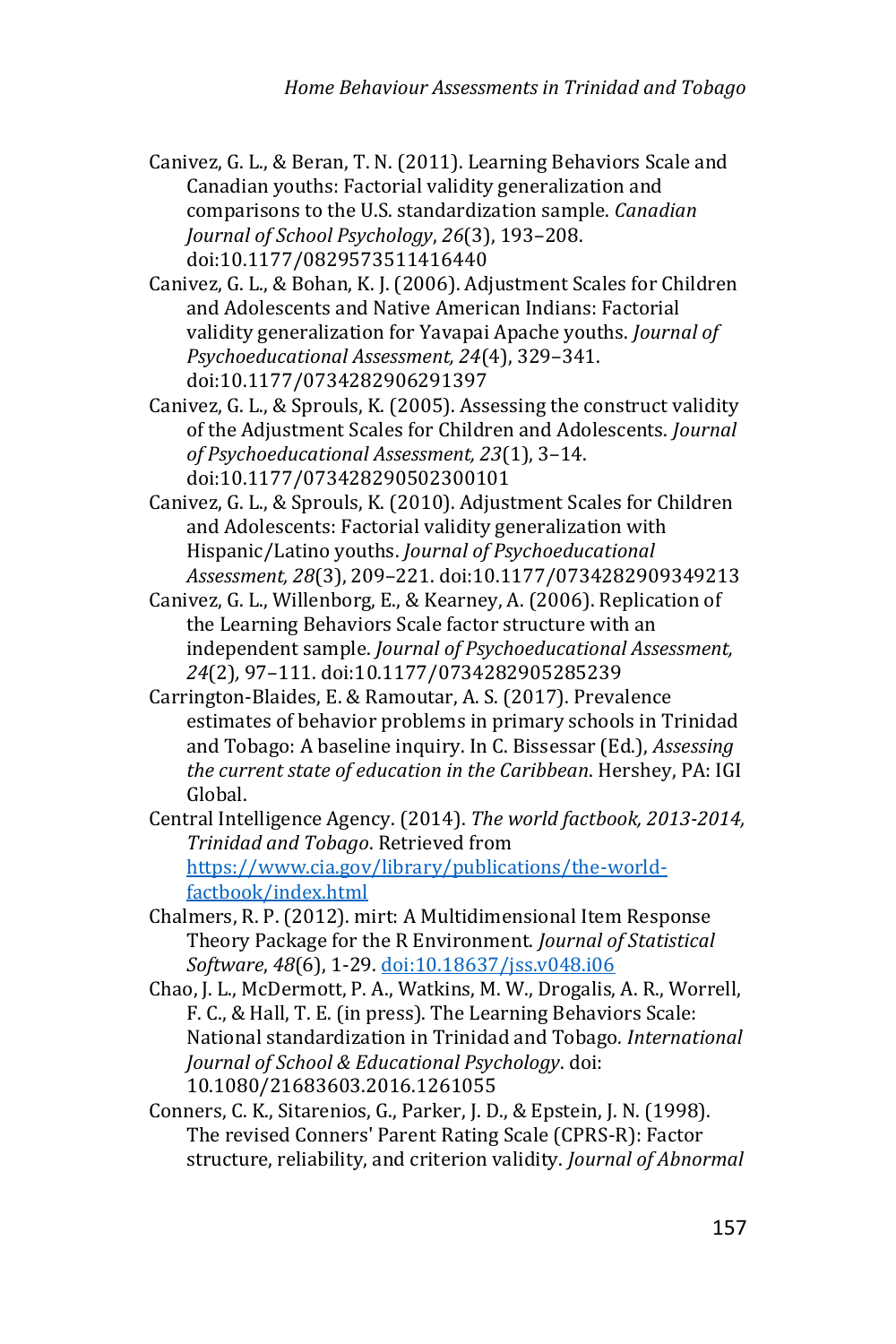*Child Psychology*, *26*(4), 257-268. doi: 10.1023/A:1022602400621

- Costenbader, V. K., & Keller, H. R. (1990). Behavioral ratings of emotionally handicapped, learning disabled, and nonreferred children: Scale and source consistency. *Journal of Psychoeducational Assessment*, *8*(4), 485–496. doi:10.1177/073428299000800404
- Crick, N. R. & Grotpeter, J. K. (1995). Relational aggression, gender, and social-psychological adjustment, *Child Development, 66*(3), 710-722. doi: 10.2307/1131945
- Deno, S. L., Fuchs, L. S., Marston, D., & Shin, J. (2001). Using curriculum-based measurements to establish growth standards for students with learning disabilities. *School Psychology Review, 30*(4), 507–524.
- Dinnebeil, L. A., Sawyer, B. E., Logan, J., Dynia, J. M., Cancio, E., & Justice, L. M. (2013). Influences on the congruence between parents' and teachers' ratings of young children's social skills and problem behaviors*. Early Childhood Research Quarterly, 28*(1), 144–152. doi:10.1016/j.ecresq.2012.03.001
- DiPerna, J., & Elliott, S. N. (2002). Promoting academic enablers to improve student achievement: An introduction to the miniseries. *School Psychology Review, 31*(3), 293-297.
- Dirks, M. A., De Los Reyes, A., Briggs-Gowan, M., Cella, D., & Wakschlag, L. S. (2012). Annual research review: Embracing not erasing contextual variability in children's behavior – theory and utility in the selection and use of methods and informants in developmental psychopathology. *Journal of Child Psychology and Psychiatry, 53*(5)*,* 558-574. doi:10.1111/j.1469- 7610.2012.02537.x
- DuPaul, G. J., Anastopoulos, A. D., Power, T. J., Reid, R., Ikeda, M. J., & McGoey, K. E. (1998). Parent ratings of attentiondeficit/hyperactivity disorder symptoms: Factor structure and normative data. *Journal of Psychopathology and Behavioral Assessment*, *20*(1), 83-102. doi: 10.1023/A:1023087410712
- Elliott, C. D. (1990). *Differential Abilities Scale: Introductory and technical handbook*. San Antonio, TX: Psychological Corporation.
- Embretson, S. E., & Schmidt McCollam, K. M. (2000). Psychometric approaches to understanding and measuring intelligence. In R. J. Sternberg (Ed.), *Handbook of intelligence* (pp. 423-444). New York, NY: Cambridge University Press.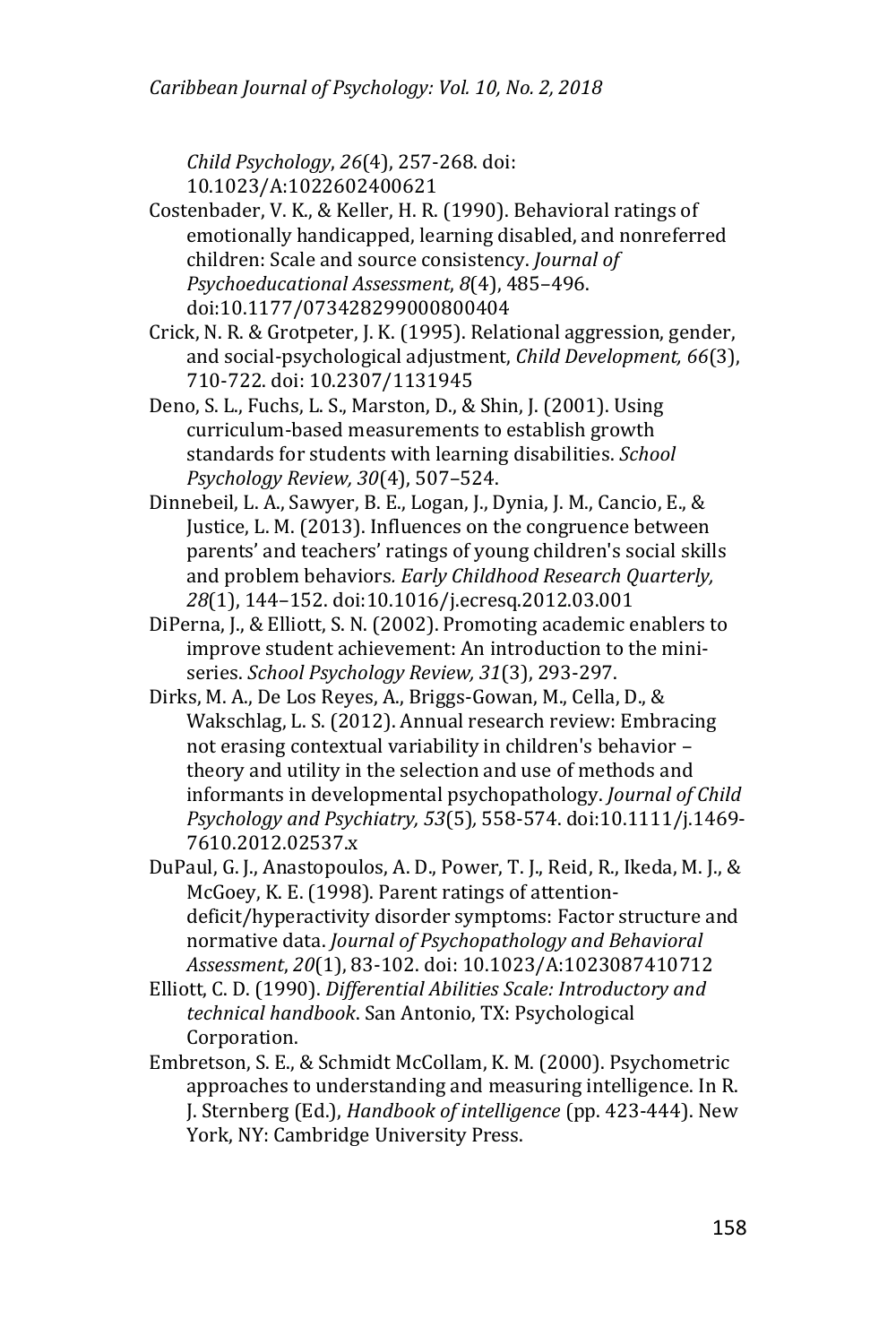- Evans, H., & Davies, R. (1997). Overview issues in childhood socialization in the Caribbean. In J. L. Roopnarine & J. Brown (Eds.), *Caribbean families: Diversity among ethnic groups* (pp. 1- 24*)*. Greenwich, CT: Ablex.
- Fabrigar, L. R., Wegener, D. T., MacCallum, R. C., & Strahan, E. J. (1999). Evaluating the use of exploratory factor analysis in psychological research. *Psychological Methods, 4*(3), 272–299. doi:10.1037/1082-989X.4.3.272
- Friedman, K. A., Leone, P. E., & Friedman, P. (1999). Strengthsbased assessment of children with SED: Consistency of reporting by teachers and parents. *Journal of Child and Family Studies*, *8*(2), 169–180. doi:10.1023/A:1022035817456
- Fuchs, L. S., Fuchs, D., Hosp, M. K., & Jenkins, J. R. (2001). Oral reading fluency as an indicator of reading competence: A theoretical, empirical, and historical analysis. *Scientific Studies of Reading, 5*(3), 239-256. doi:10.1207/S1532799XSSR0503\_3
- Goldberg, L. R. & Velicer, W. F. (2006). Principles of exploratory factor analysis. In Strack (Ed.), *Differentiating normal and abnormal personality* (2nd ed., pp. 209-237). New York: Springer.
- Good, R. H., Simmons, D. C., & Kame'enui, E. J. (2001). The importance and decision-making utility of a continuum of fluency-based indicators of foundational reading skills for third-grade high-stakes outcomes. *Scientific Studies of Reading, 5*(3), 257–288. doi: 10.1207/S1532799XSSR0503\_4
- Grim, S. E. (2002) *The assessment of youth psychopathology in Trinidad and Tobago: A cross -cultural construct validity study of the Adjustment Scales for Children and Adolescents (ASCA)* (Doctoral dissertation)*.* Dissertations available from ProQuest. AAI3054946. https://repository.upenn.ed u/dissertations/AAI3054946/
- Hall, R. J., Snell, A. F., & Singer Foust, M. (1999). Item parceling strategies in SEM: Investigating the subtle effects of unmodeled secondary constructs. *Organizational Research Methods*, *2*(3), 232-256. doi: 10.1177/109442819923002
- Hart, S. A., Logan, J. A. R., Soden-Hensler, B., Kershaw, S., Taylor, J., & Schatschneider, C. (2013). How nature and nurture affect the development of reading: An analysis of the Florida twin project on reading. *Developmental Psychology, 49*(10)*,* 1971–1981. doi:10.1037/a0031348
- Hartley, A. G., Zakriski, A. L., & Wright, J. C. (2011). Probing the depths of informant discrepancies: Contextual influences on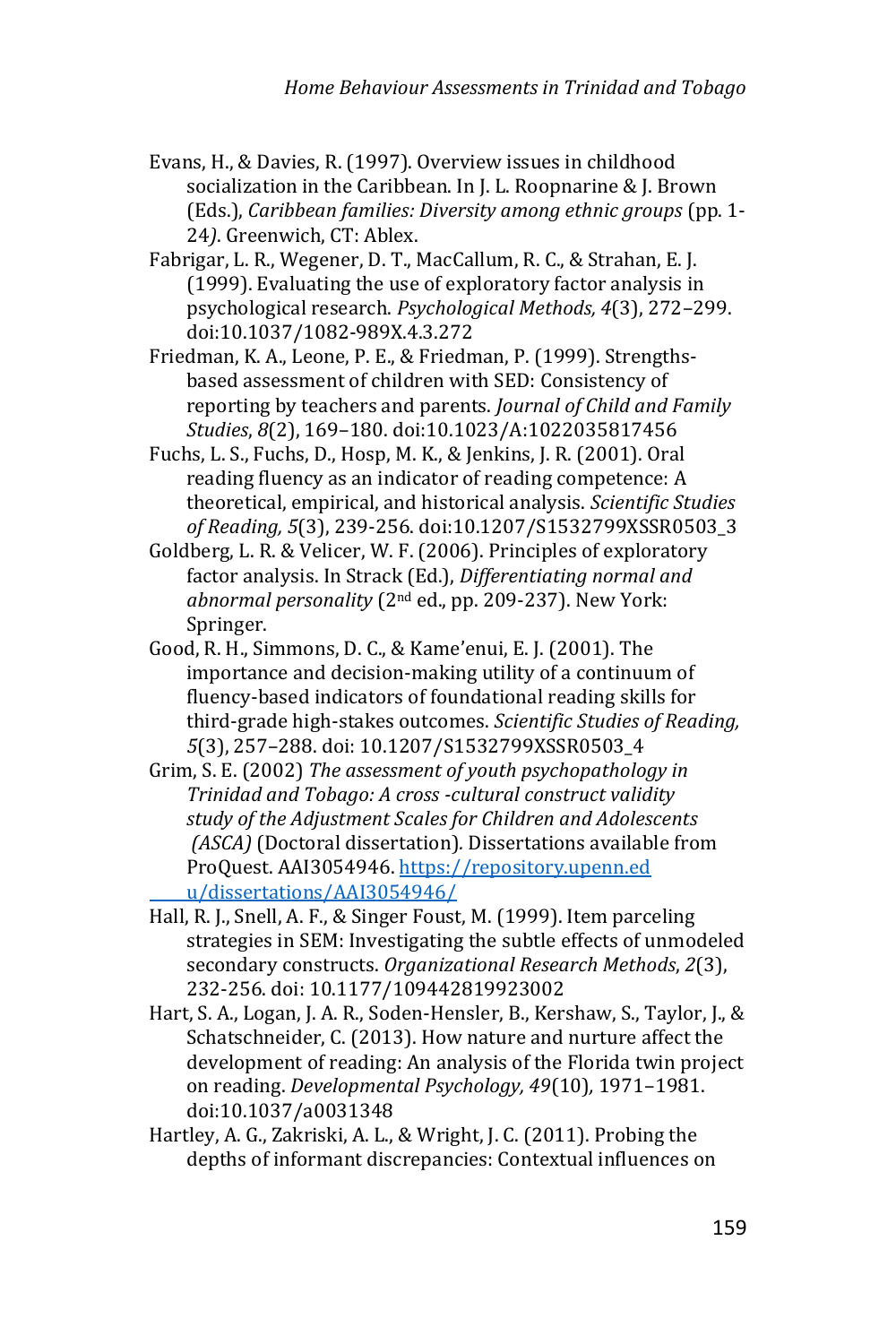divergence and convergence. *Journal of Clinical Child & Adolescent Psychology*, *40*(1), 54-66. doi: 10.1080/15374416.2011.533404

- Hasbrouck, J., & Tindal, G. A. (2006). Oral reading fluency norms: A valuable assessment tool for reading teachers. *The Reading Teacher, 59*(7), 636-644. doi:10.1598/RT.59.7.3
- Hau, K., & Marsh, H. W. (2004). The use of item parcels in structural equation modeling: Non-normal data and small sample sizes. *British Journal of Mathematical Statistical Psychology*, *57*(2), 327-351. doi: 10.1111/j.2044-8317.2004.tb00142.x
- Ho, C., Bluestein, D. N., & Jenkins, J. M. (2008). Cultural differences in the relationship between parenting and children's behavior. *Developmental Psychology*, *44*(2), 507-522. doi: 10.1037/0012-1649.44.2.507
- Konold, T. R., Brewster, J. C., & Pianta, R. C. (2004). The behavior of child behavior ratings: Measurement structure of the Child Behavior Checklist across time, informants, and child gender. *Journal of Behavioral Disorders, 29*(4), 372-383. Retrieved from <http://www.jstor.org/stable/23889529>
- Lambert, M. C., Lyubansky, M., & Achenbach, T. M. (1998). Behavioral and emotional problems among adolescents of Jamaica and the United States: Parent, teacher, and self-reports for ages 12 to 18. *Journal of Emotional and Behavioral Disorders*, *6*(3), 180-187. doi: 10.1177/106342669800600306
- Lambert, M. C., Weisz, J. R., & Knight, F. (1989). Over-and undercontrolled clinic referral problems of Jamaican and American children and adolescents: The culture general and the culture specific. *Journal of Consulting and Clinical Psychology*, *57*(4), 467-472. doi: 10.1037/0022-006X.57.4.467
- Lambert, M. C., Weisz, J. R., Knight, F., Desrosiers, M. F., Overly, K., & Thesiger, C. (1992). Jamaican and American adult perspectives on child psychopathology: Further exploration of the threshold model. *Journal of Consulting and Clinical Psychology*, *60*(1), 146-149. doi: 10.1037/0022-006X.60.1.146
- Lane, B. R., Paynter, J., & Sharman, R. (2013). Parent and teacher ratings of adaptive and challenging behaviours in young children with autism spectrum disorders. *Research in Autism Spectrum Disorders*, *7*(10), 1196-1203. doi: 10.1016/j.rasd.2013.07.011
- LeBoeuf, W. A., Fantuzzo, J. W., & Lopez, M. L. (2010). Measurement and population miss-fits: A case study on the importance of using appropriate measures to evaluate early childhood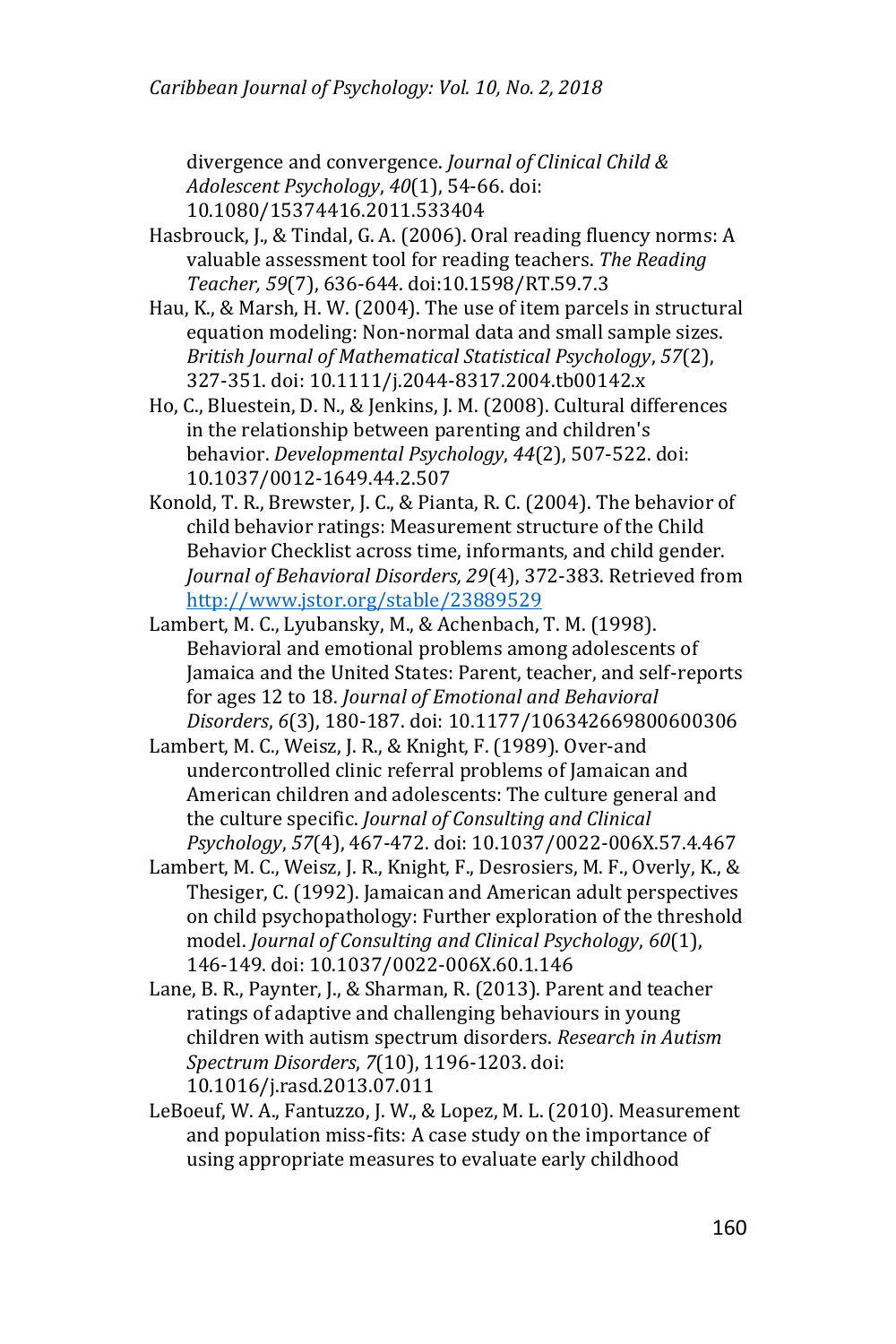interventions. *Applied Developmental Science, 14*(1), 45–53. doi:10.1080/10888690903510349

- Little, T. D., Cunningham, W. A., Shahar, G., & Widaman, K. F. (2002). To parcel or not to parcel: Exploring the questions, weighing the merits. *Structural Equation Modeling*, *9*(2), 151-173. doi: 10.1207/S15328007SEM0902\_1
- Malecki, C., & Elliott, S. N. (2002). Children's social behaviors as predictors of academic achievement: A longitudinal analysis. *School Psychology Quarterly, 17*(1), 1–23. doi: 10.1521/scpq.17.1.1.19902
- McDermott, P. A. (1993). National standardization of uniform multisituational measures of child and adolescent behavior pathology. *Psychological Assessment, 5*(4), 413–424. doi:10.1037/1040-3590.5.4.413
- McDermott, P. A. (1999). National scales of differential learning behaviors among children and adolescents. *School Psychology Review, 28*(2)*,* 280-291.
- McDermott, P. A., Green, L. F., Francis, J. M., & Stott, D. H. (1999). *Learning Behaviors Scale.* Philadelphia, PA: Edumetric and Clinical Science.
- McDermott, P. A., Steinberg, C. M., & Angelo, L. E. (2005). Situational specificity makes the difference in assessment of youth behavior disorders. *Psychology in the Schools, 42*(2), 121–156. doi:10.1002/pits.20050
- McDermott, P. A., Stott, D. H., & Marston, N. C. (1993). *Adjustment Scales for Children and Adolescents*. Philadelphia, PA: Edumetric and Clinical Science.
- McDermott, P. A., Watkins, M. W., Rhoad, A. M., Chao, J. L., Worrell, F. C., & Hall, T. E. (2015). Trinidad and Tobago national standardization of the Adjustment Scales for Children and Adolescents. *International Journal of School and Educational Psychology, 3*(4)*,* 278-292.

doi:10.1080/21683603.2015.1067873

- McDermott, P. A., Watkins, M. W., Rhoad, A. M., Chao, J. L., Worrell, F. C., & Hall, T. E. (2016). Classroom contexts as the framework for assessing social-emotional adjustment: A National study in Trinidad and Tobago. *Psychology in the Schools*, *53*(6), 626-640. doi: 10.1002/pits.21930
- Merrell, K. W. (2003). *Behavioral, social, and emotional assessment of children and adolescents*. Mahwah, NJ: Erlbaum.
- Morrison, D. F. (1976). *Multivariate statistical methods*. New York: McGraw-Hill.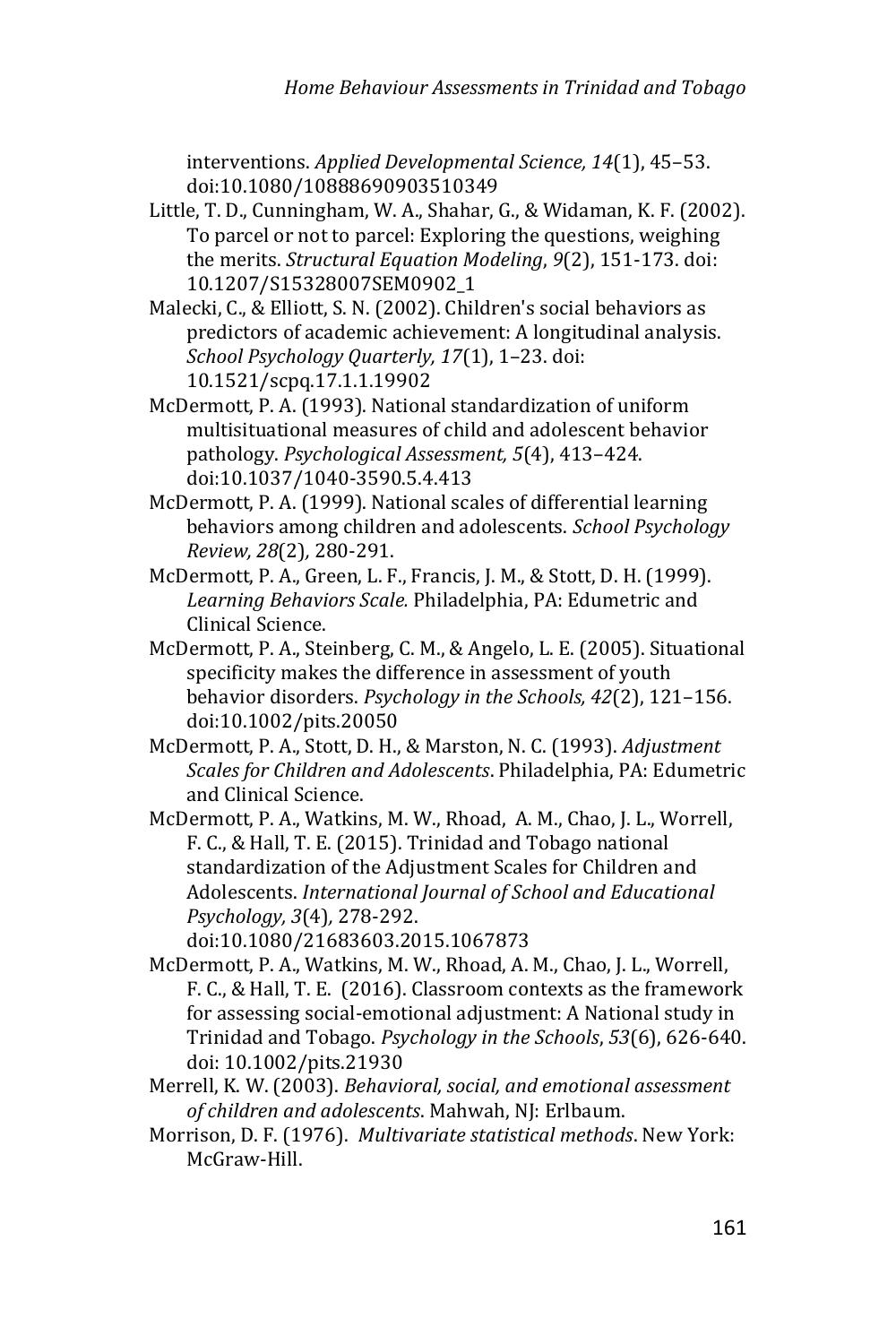Mpofu, E., Oakland, T., Ntinda, K., Seeco, E., & Maree, J. G. (2014). Constructing a framework for the use of tests within a developing nation's school system. *International Perspectives in Psychology: Research, Practice, Consultation, 3*(2)*,* 106–122. doi:10.1037/ipp0000015

Muraki, E., & Engelhard Jr, G. (1985). Full-information item factor analysis: Applications of EAP scores. *Applied Psychological Measurement*, *9*(4), 417-430. doi: 10.1177/014662168500900411

Pearson, K. (2007). *Parent rating of youth behavior in the Republic of Trinidad and Tobago on the Adjustment Scales for Children and Adolescents: Parent Edition.* (Unpublished doctoral dissertation). Pennsylvania State University, State College, PA.

- Pelham, W. E., Jr., Evans, S. W., Gnagy, E. N., & Greenslade, K. E. (1992). Teacher ratings of DSM-III-R symptoms for the disruptive behavior disorders: Prevalence, factor analyses, and conditional probabilities in a special education sample. *School Psychology Review, 21*(2)*,* 285–299.
- Pelham, Jr, W. E., Fabiano, G. A., & Massetti, G. M. (2005). Evidencebased assessment of attention deficit hyperactivity disorder in children and adolescents. *Journal of Clinical Child and Adolescent Psychology, 34*(3), 449-476. doi:10.1207/s15374424jccp3403\_5

Pelham, W. E. Jr., Gnagy, E. N., Greenslade, K. E., & Milich, R. (1992). Teacher ratings of DSM-III-R symptoms for the disruptive behavior disorders. *Journal of the American Academy of Child & Adolescent Psychology, 31*(6), 210–218. doi:10.1097/00004583-199203000-00006

Petscher, Y., & Kim, Y. S. (2011). The utility and accuracy of oral reading fluency score types in predicting reading comprehension. *Journal of School Psychology, 49*(1), 107–129. doi:10.1016/j.jsp.2010.09.004

Rescorla, L. A., Bochicchio, L., Achenbach, T. M., Ivanova, M. Y., Almqvist, F., Begovac, I....Verhulst, F. C. (2014). Parent-teacher agreement on children's problems in 21 societies. *Journal of Clinical Child & Adolescent Psychology, 43*(4)*,* 627-642. doi:10.1080/15374416.2014.900719

Sass, D. A., & Smuth, P. L. (2006). The effects of parceling unidimensional scales on structural parameter estimates in structural equation modeling. *Structural Equation Modeling*, *13*(4), 566-586. doi: 10.1207/s15328007sem1304\_4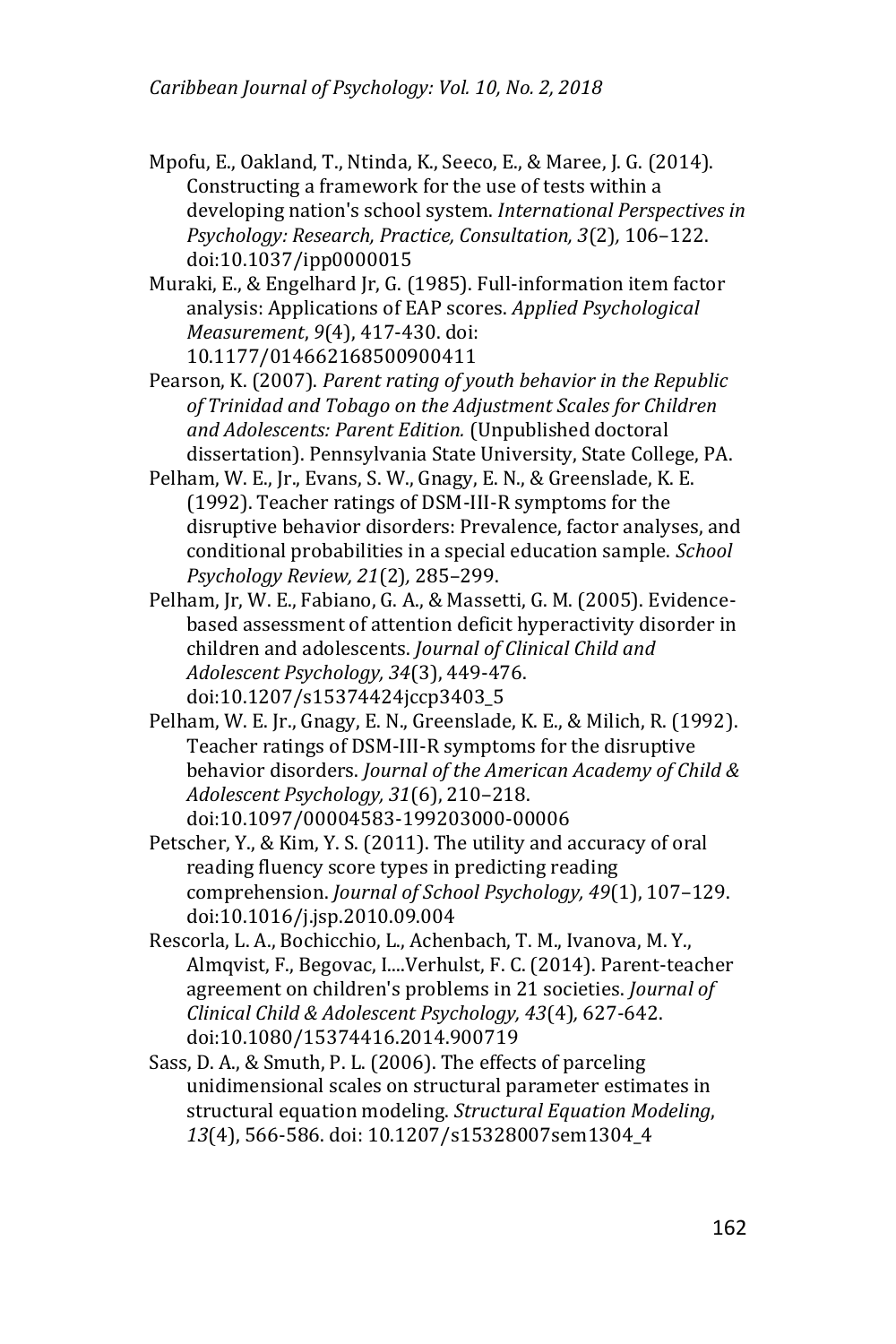- Sattler, J. M. (1992). *Assessment of children: WISC—III and WPPSI— R supplement*. San Diego, CA, England: Jerome M. Sattler.
- Stage, S. A., & Jacobsen, M. D. (2001). Predicting student success on a state-mandated performance-based assessment using oral reading fluency. *School Psychology Review*, *30*(3), 407–419.
- The Psychological Corporation. (1983). *Basic Achievement Skills Individual Screener*. New York, NY: Author.
- Thompson, B., & Melancon, J. (1996, November). *Using item "testlets/parcels" in confirmatory factor analysis: An example using the PPDP-78*. Paper presented at the annual meeting of the Mid-South Educational Research Association, Tuscaloosa, AL. (ERIC Document Reproduction Service No. ED 404 349)
- United Nations Children's Fund. (2013). *The State of the world's children 2013*. New York, NY: Author.
- Velicer, W. F. (1976). Determining the number of components from the matrix of partial correlations*. Psychometrika, 41*(3), 321– 327. doi:10.1007/BF02293557
- Waller, N. G. (2001). MicroFACT 2.0: A microcomputer factor analysis program for ordered polytomous data and mainframe size problems. St. Paul, MN: Assessment Systems Corporation.
- Watkins, M. W., Hall, T. E., & Worrell, F. C. (2014). From Central Guidance Unit to Student Support Services Unit: The outcome of a consultation process in Trinidad and Tobago. *Journal of Educational and Psychological Consultation, 24*(4), 283–306. doi:10.1080/10474412.2014.929962
- Wentzel, K. R. (2009). Peers and academic functioning at school. In K. H. Rubin, W. M. Bukowski, & B. Laursen (Eds.), *Handbook of peer interactions, relationships and groups* (pp. 531–547). New York, NY: Guilford.
- Waithe, D., & Worrell, F. C. (2003). The development of the steel band in Trinidad and Tobago. *Juniata Voices*, 41–47.
- Wilkinson, W. W. (2007). The structure of the Lawrence locus of control scale in young adults: Comparing item and parcel indicator models. *Personality and Individual Differences, 43*(6), 416-1425.
- Wood, D. E. (2006). Modeling the relationship between oral reading fluency and performance on a statewide reading test. *Educational Assessment, 11*(2), 85-104. doi:10.1207/s15326977ea1102\_1
- Wood R, Wilson D.T., Gibbons R.D., Schilling S.G., Muraki E., Bock R.D. (2003). TESTFACT 4 for Windows: Test Scoring, Item